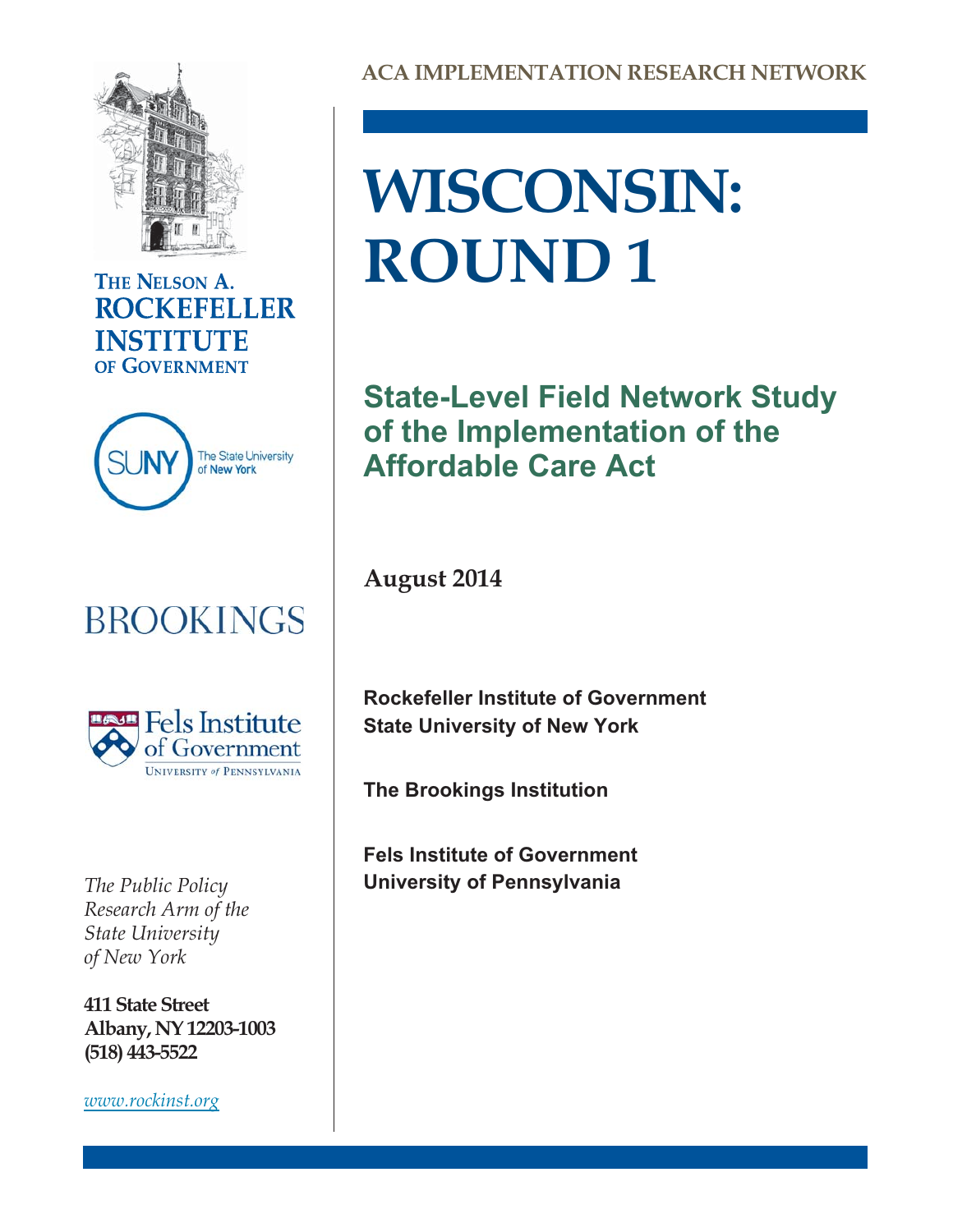٦

### **Field Research Associates**

|  | Donna Friedsam, Director, Health Policy Group, University of Wisconsin<br><b>Population Health Institute</b>                                                                                                                                                                                                                                                                                                                                                                                                                                                                                                                                                                                                                                                       |  |  |  |
|--|--------------------------------------------------------------------------------------------------------------------------------------------------------------------------------------------------------------------------------------------------------------------------------------------------------------------------------------------------------------------------------------------------------------------------------------------------------------------------------------------------------------------------------------------------------------------------------------------------------------------------------------------------------------------------------------------------------------------------------------------------------------------|--|--|--|
|  | dafriedsam@wisc.edu, (608) 263-4881                                                                                                                                                                                                                                                                                                                                                                                                                                                                                                                                                                                                                                                                                                                                |  |  |  |
|  | Donna Friedsam directs the health policy group within the University of Wis-<br>consin (UW) Population Health Institute, is an affiliate of the UW's Institute<br>for Research on Poverty, and an honorary fellow of the School of Human<br>Ecology. She leads a team of faculty and researchers evaluating Wisconsin's<br>BadgerCare Plus - a combined Medicaid/CHIP health coverage program.<br>She also oversees the UW's Evidence-Based Health Policy Project. Ms.<br>Friedsam has worked extensively on access to and financing of health care,<br>consulting widely with the public and private sectors on state government<br>programs and on reform initiatives. Her work has been published in peer re-<br>viewed journals and practice-oriented formats. |  |  |  |
|  | Thomas Kaplan, Senior Scientist Emeritus, University of Wisconsin –                                                                                                                                                                                                                                                                                                                                                                                                                                                                                                                                                                                                                                                                                                |  |  |  |
|  | <b>Madison Institute for Research on Poverty</b>                                                                                                                                                                                                                                                                                                                                                                                                                                                                                                                                                                                                                                                                                                                   |  |  |  |
|  | Kaplan@ssc.wisc.edu, (608) 238-5962                                                                                                                                                                                                                                                                                                                                                                                                                                                                                                                                                                                                                                                                                                                                |  |  |  |
|  | Thomas Kaplan is senior scientist emeritus at the University of Wisconsin –<br>Madison Institute for Research on Poverty. He has served as associate budget<br>director and planning director of the Wisconsin Department of Health and<br>Social Services and was the associate director of the Institute for Research on<br>Poverty. His primary research is in social policy and administration, with an<br>emphasis on health policy, welfare reform, and child support. His research<br>has been published in several books and in the Journal of Health Economics, the<br>Journal of Policy Analysis and Management, the Journal of Urban Economics, and<br>Social Service Review, among other journals.                                                     |  |  |  |
|  | with Sara Eskrich, Graduate Student Project Assistant, University of Wis-<br>consin Population Health Institute.                                                                                                                                                                                                                                                                                                                                                                                                                                                                                                                                                                                                                                                   |  |  |  |
|  | Sara Eskrich is currently a graduate student in both the La Follette School of<br>Public Affairs and the Masters of Public Health program at the UW-Madison.<br>Prior to graduate school, she worked as the health care policy analyst for the<br>Wisconsin Council on Children and Families and the Wisconsin Alliance for<br>Women's Health, and as policy director for the Boston City Council President.                                                                                                                                                                                                                                                                                                                                                       |  |  |  |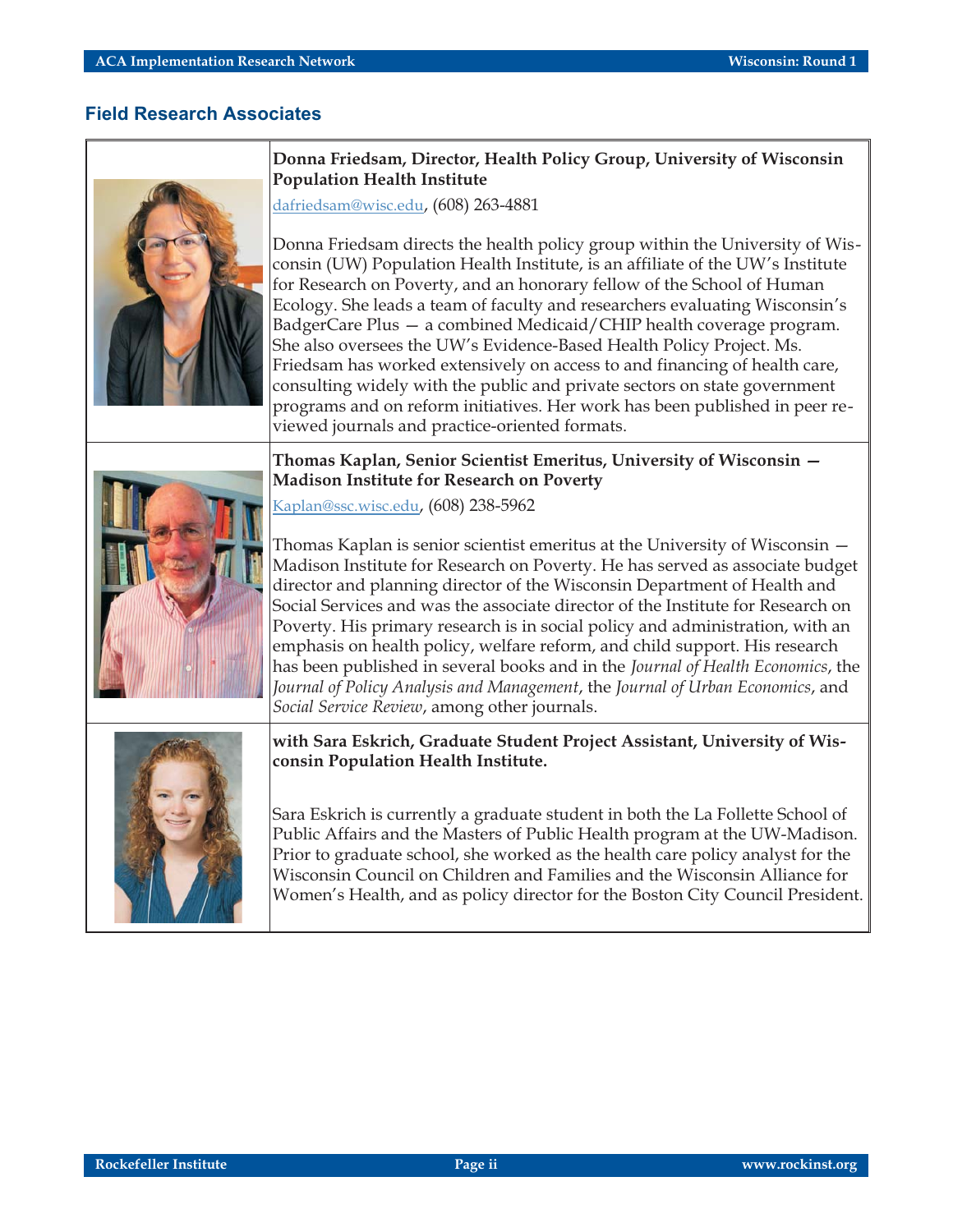# **Contents**

**WISCONSIN**

**ROUND 1**

**State-Level Field Network Study of the Implementation of the Affordable Care Act**

*August 2014*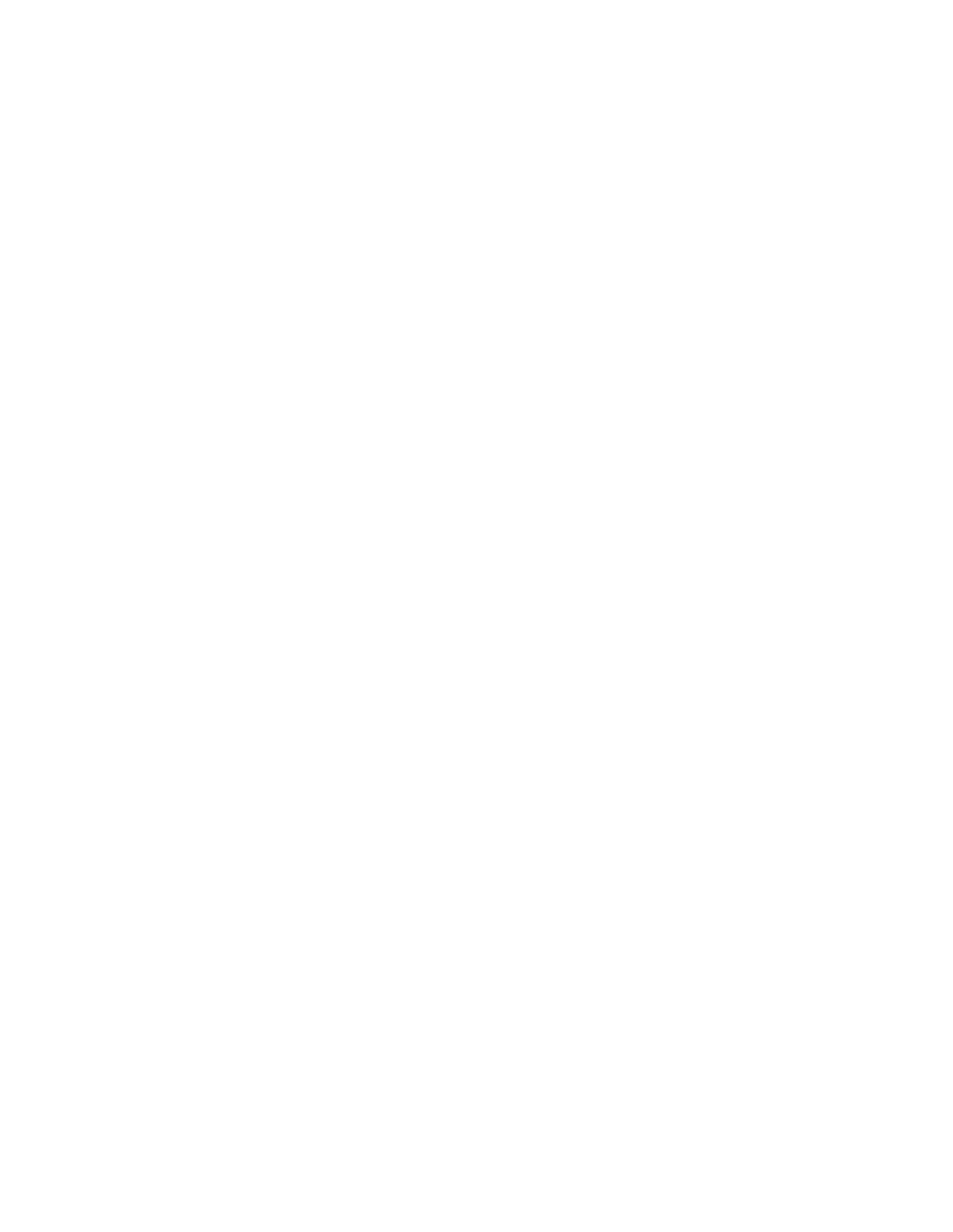

# THE NELSON A. **ROCKEFELLER INSTITUTE** OF GOVERNMENT

**York** 411 State Street Albany, New York 12203 (518) 443-5522 [www.rockinst.org](http://www.rockinst.org)

**Carl Hayden** Chair, Board of Overseers

**Thomas Gais** Director

**Robert Bullock** Deputy Director for **Operations** 

**Patricia Strach** Deputy Director for Research

**Michael Cooper** Director of Publications

**Michele Charbonneau** Staff Assistant for Publications



**Nancy L. Zimpher** Chancellor

# **WISCONSIN: ROUND 1**

**State-Level Field Network Study of the Implementation of the State University of New Affordable Care Act**

## **Part 1 – Setting the State Context**

### **1.1 Decisions to Date**

**Health Insurance Exchange:** Wisconsin's leadership opted out of creating a state-based health insurance marketplace after initially expressing interest and exploring options for developing an exchange. out of creating a state-based health insurance marketplace after initially expressing interest and exploring options for developing an exchange.

In fall 2010, under former Governor Jim Doyle, Wisconsin received a \$1 million federal planning grant for exchange development. In February 2011, Wisconsin was one of seven government entities (six states and one multistate consortium) to receive \$37.8 million in early innovator funds. Before leaving office, Doyle's administration set up an Office of Health Care Reform and released an exchange prototype of enrollment technology. Democratic leaders in the legislature also favored a state-run exchange. In spring 2010, a bipartisan study committee on health care reform, staffed by the Legislature Council, a nonpartisan service agency that staffs study committees, was convened. The committee then met several times through the rest of 2010.

The November 2010 elections turned over both the executive and legislative branches to Republican control. The new leadership of the legislature cancelled all scheduled meetings of the study committee on health care reform and then disbanded the committee. One of Governor Scott Walker's first moves upon taking office was to issue an Executive Order that changed the Wisconsin Office of Health Care Reform into the Office of Free Market Health Care.<sup>1</sup> In fall 2011, this office conducted some early stakeholder engagement efforts, such as fielding a survey about exchange development<sup>2</sup> and formed stakeholder work groups run by the Office of the Commissioner of Insurance (OCI).<sup>3</sup>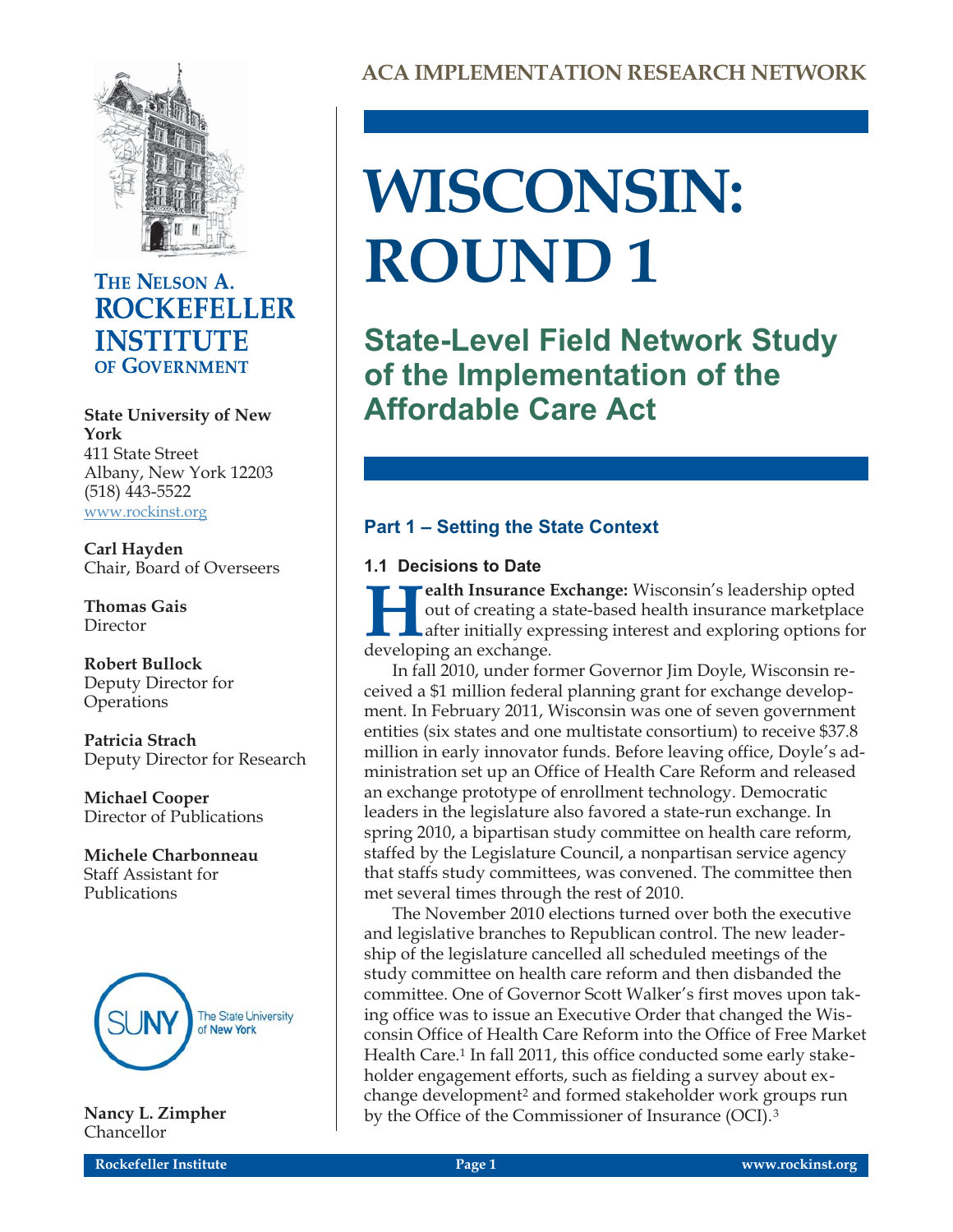The legislature and the Walker administration then proceeded to consider a series of issues surrounding implementation of a Wisconsin exchange. In fall 2011, the state's insurance commissioner — an appointee of the governor — issued draft administrative rules and proposed legislation to bring some aspects of state law in line with the Affordable Care Act (ACA) and prepared for implementation of a Wisconsin insurance exchange. The Assembly Insurance Committee passed, on a bipartisan basis, Assembly Bill 210, which codified state law with certain provisions in the ACA. The bill specified that the legislature oversees establishing a health insurance exchange in the state and exempted insurers from federal ACA requirements if the law was found unconstitutional.4

Although a bipartisan insurance bill had passed in the assembly, Senator Frank Lasee, Republican chair of the Senate Insurance and Housing Committee, said he would not bring the assemblypassed insurance regulations before his Senate committee for a vote.5 With this, the insurance commissioner's proposed regulations were ultimately withdrawn.6 This placed Wisconsin out of compliance with the ACA's external review requirements for health plans, placing them instead under a federally administered review process.7

On October 31, 2011, Insurance Commissioner Ted Nickel and former Department of Health Services (DHS) Secretary Dennis Smith sent a joint letter to Department of Health and Human Services (HHS) Secretary Kathleen Sebelius expressing concerns pertaining to the Centers for Medicare & Medicaid Services (CMS) proposed rules on the establishment of exchanges and Qualified Health Plans.8 Their letter stated that the proposed regulations lack flexibility and create a "once size fits all" system. Several weeks later, on January 18, 2012, Walker announced that he was dissolving, by Executive Order, the Wisconsin Office of Free Market Heath Care and ordering his agencies to cease all activities related to implementation of the ACA.9 He also turned down further funding from the federal early innovator grant program.

In subsequent months, many organizations — including business, insurance, and health care industry organizations, along with consumer advocates — publicly called for the governor to proceed with a state-based exchange for Wisconsin.10,11 The governor announced his decision to not establish a Wisconsin exchange in November 2012 after the presidential election,<sup>12</sup> although Smith, the former health services secretary, stated in a February 22, 2013, interview that "The governor made the decision more than a year ago."13 The governor said that Wisconsin would default to a federally facilitated marketplace (FFM) because of concerns over taxpayer liabilities in a state-run marketplace and his belief that the federal program did not offer sufficient or meaningful flexibility to states.14

**Medicaid Expansion:** The governor and state legislature in Wisconsin also decided not to adopt Medicaid expansion as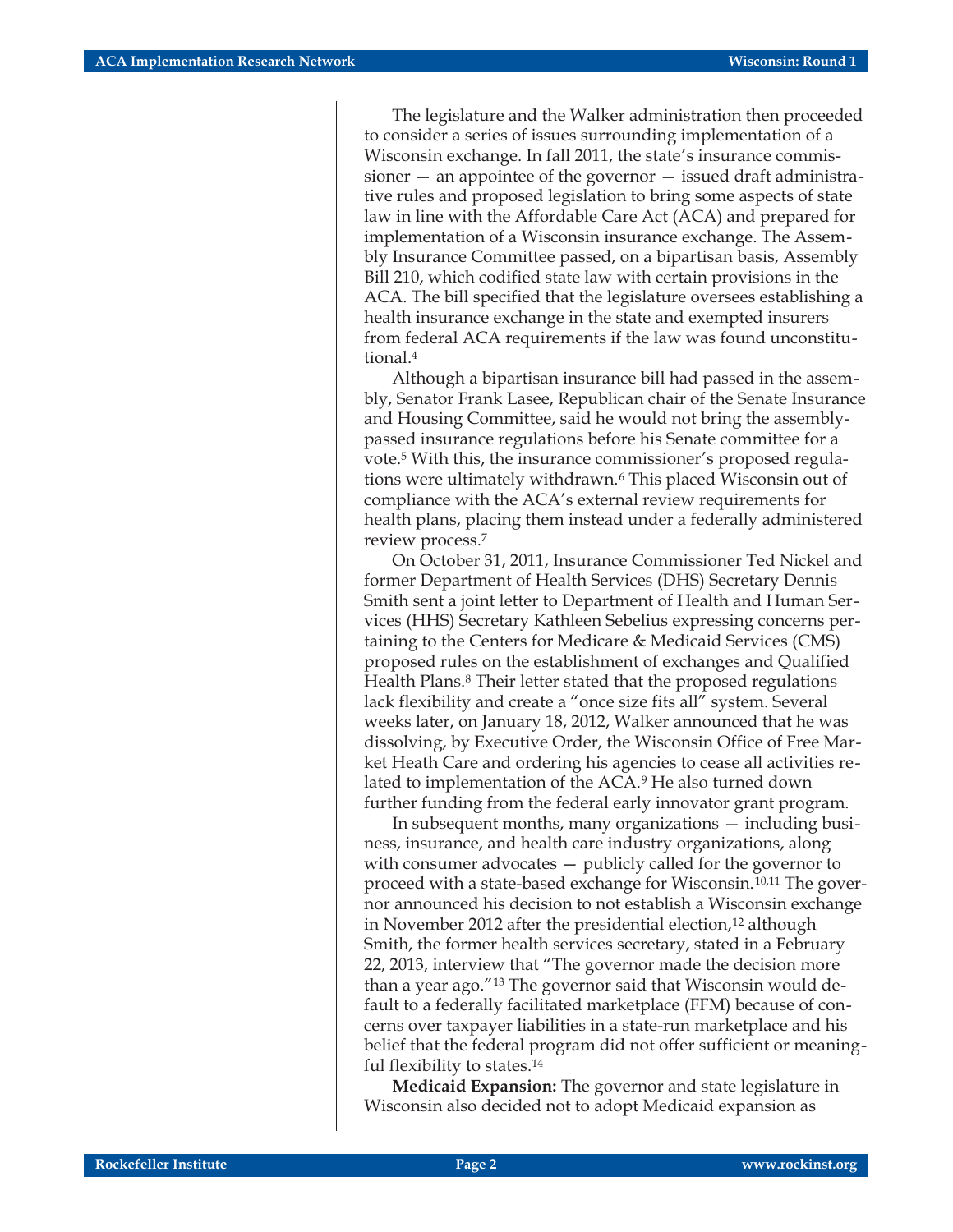envisioned and funded by the ACA. Wisconsin's Medicaid decision was probably shaped, in part, by the policy perspective of the state's DHS secretary, who runs the Medicaid program.

When Walker took office, he recruited Smith to lead the DHS. Smith came to Wisconsin from his post as a senior fellow at the Heritage Foundation in Washington, DC, where he had written extensively in opposition to the ACA and about the need to restructure Medicaid as a block grant or for states to abandon Medicaid entirely.15 Prior to that, Smith served as a CMS official under President George W. Bush. Smith was Wisconsin's DHS secretary from January 2011 through March 2013.

At the time of Smith's appointment, the state's Medicaid and Children's Health Insurance Program (CHIP) (called BadgerCare) provided broader coverage than programs in most states. Children at all income levels could be enrolled, and those in families with incomes up to 300 percent of the federal poverty level (FPL) were eligible to receive subsidies, as were parents/caretakers up to 200 percent of the FPL. A capped, limited benefit program was available for adults without dependent children ("childless adults") up to 200 percent of the FPL.16

In February 2011, Walker made clear his intentions to limit the state Medicaid program through a range of provisions in his first state budget proposal for the 2011-13 biennium. The administration requested approval from the federal government to make a wide variety of changes, particularly related to the premium cost-sharing structure and provisions related to the affordability of employer-sponsored insurance. Many of these proposed changes were framed as a "test" of the provisions of the ACA.17 The CMS, in July 2012, granted Wisconsin permission to make selected changes. The federally approved changes included: charging scaled premiums that reflect the premium contributions required in the federal health insurance marketplace for adults with income over 133 percent of the poverty level; charging similar premiums for adults on transitional Medicaid; increasing the restrictive reenrollment period from six months to one year if adults fail to pay a premium; ending coverage for adults with income over 133 percent of the FPL if they have access to employer-sponsored coverage that would not cost more than 9.5 percent of family income; and ending retroactive eligibility for adults with income over 133 percent of the poverty level.<sup>18</sup> The formal evaluation of the impact of these changes is currently being conducted by the University of Wisconsin —Madison Population Health Institute.

The governor announced plans for additional Medicaid reform two years later in his 2013-15 biennial budget proposal.19 The modifications were passed by the state legislature and, pending approval of a new CMS waiver, will go into effect on January 1, 2014. The reforms did not include expansion of Medicaid as written in the ACA. The most significant changes included reducing income eligibility for parents and caretakers enrolled in the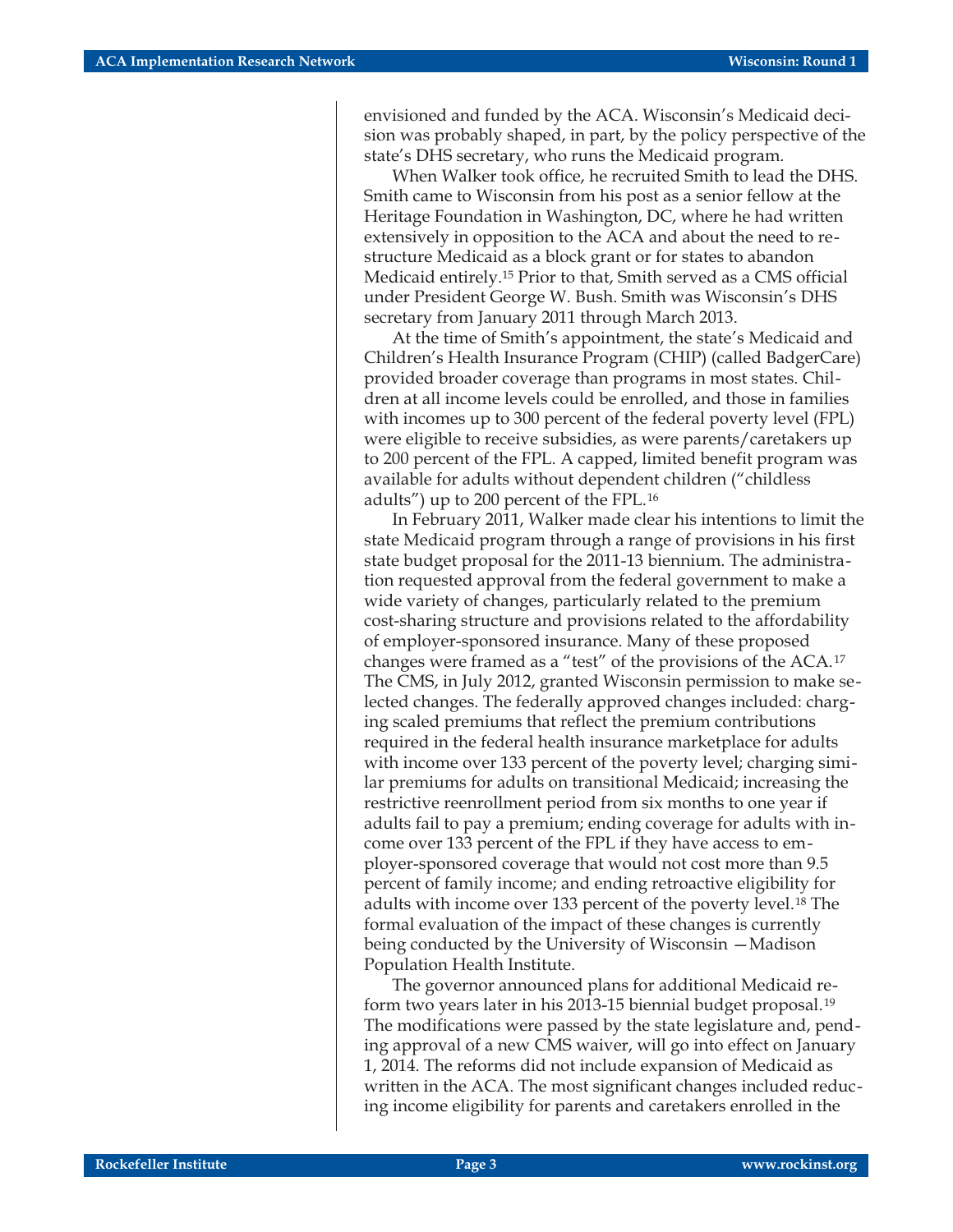BadgerCare program from 200 percent of the FPL to 100 percent of the FPL and reopening coverage for childless adults up to 100 percent of the FPL. These changes were estimated to remove coverage for 97,000 parents and caretaker adults, directing them to find subsidized private coverage through the federal exchange. At the same time, the opening of Medicaid to childless adults up to 100 percent of the FPL was expected to increase enrollment by about 92,000. So, the overall net drop in the number of Medicaid recipients would be about 5,000 people.

Walker projects that his plan, plus the operation of the ACA in Wisconsin, would lead to a nearly 50 percent reduction in the number of uninsured in the state. This estimate includes uninsured persons who qualify for coverage through the exchange. The Wisconsin Legislative Fiscal Bureau (LFB), a nonpartisan service agency of the state legislature, questioned the governor's insurance enrollment assumptions for persons leaving Medicaid, suggesting that the take-up rate for private coverage is "unreasonably optimistic" and that the enrollment in private health insurance of former Medicaid recipients would likely fall short of the governor's projection.20

The Medicaid changes that Walker proposed and the legislature enacted expand coverage for childless adults under Medicaid. However, the policy reduces public coverage for parents and caretakers, as all adults' coverage is limited to those under 100 percent of the FPL. This does not qualify as an ACA Medicaid expansion that allows for increased federal matching funding for newly eligible adults up to 133 percent of the FPL. The LFB estimated that the governor's policy would require more expenditures of state general revenue and cover fewer people than would a full ACA expansion.21

Throughout the 2013 budget process, state health care and business leaders (including the Wisconsin Hospital Association and Wisconsin Medical Society),<sup>22,23</sup> consumer advocates,<sup>24</sup> and major media outlets advocated for full adoption of the ACA Medicaid expansion to take advantage of enhanced federal funding and provide more coverage. Several Republican legislators publicly voiced concerns about the plan to remove people from Medicaid coverage, considering uncertainty about the launch of ACA exchanges. They called for a one year delay in the governor's plans in order to allow time for an orderly transition.25,26

Nonetheless, the state legislature approved the governor's Medicaid reform plan as part of the final state budget in June 2013. The legislature's Joint Committee on Finance amended Walker's original proposal slightly, adding \$30 million in state funds (to be matched with federal funds) for disproportionate share hospital funding over the next two fiscal years to account for anticipated increases in uncompensated care.27 This appeared to be tacit recognition that people being moved off of Medicaid coverage may, in fact, become uninsured rather than move to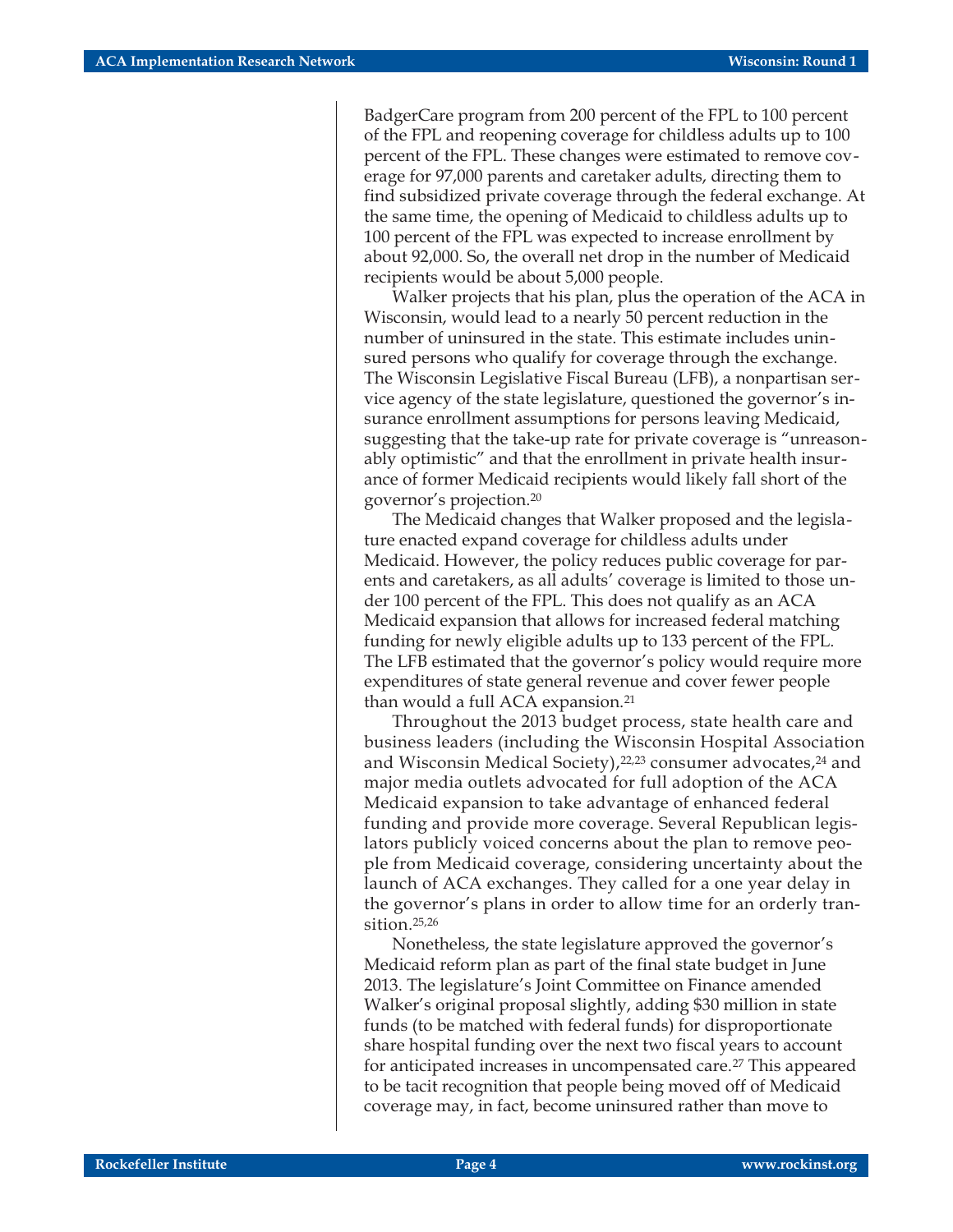exchange-based coverage. Otherwise, Walker's plan remained unchanged from the original proposal.

The state DHS worked throughout 2013 to implement these changes and requested an 1115 Medicaid Waiver from the federal government.28 The waiver accounts for the fact that the proposed income limit of 100 percent of the FPL for all BadgerCare adults means that Wisconsin will not receive the federal enhanced funding from the ACA. Additionally, the waiver requested changes affecting adults on transitional Medicaid — a longstanding program whereby Medicaid-covered adults who experience increased income that would disqualify them from coverage may remain on the program for one year. The waiver requested that transitional Medicaid adults — those with incomes over the poverty level be charged premiums for their continued Medicaid participation. The waiver also proposed increasing the restrictive reenrollment period for nonpayment of premiums for transitional Medicaid adults from the previous six months to a twelve month lock-out period.

On January 9, 2014, CMS approved the waiver for Wisconsin's new Medicaid/BadgerCare policy.29 The state prepared to implement various elements on February 1, 2014, and fully implement the new policies by April 1, 2014.

The sections below describe the efforts by the DHS to ensure that current BadgerCare enrollees make the transition to subsidized marketplace coverage in 2014. This includes creating regional enrollment networks,<sup>30</sup> staffing county income maintenance consortia to help with enrollment, and working to align enrollment systems and technology with the federal government.

#### **1.2. Goal Alignment**

As noted in the discussion around implementation questions 1.1, Wisconsin's approach has changed over time. Soon after passage of the ACA, Wisconsin under Governor Doyle, a Democrat, took an affirming response. After a change to Republican governor and Republican control of the state legislature, Wisconsin took a much more oppositional response, refusing to work on any part of implementation until after the 2012 Supreme Court decision about the ACA and, then, until after the presidential election.

As open enrollment approached and the major decisions around marketplace development and Medicaid had been made, the state DHS worked with the federal government in aligning the ACA's goals of providing coverage through the health insurance marketplaces for people who will lose Medicaid coverage. The Office of the Insurance Commissioner has been less supportive of the ACA.

Walker's Medicaid policy created a bifurcated approach to the ACA. Wisconsin's plan to reject federal Medicaid funding and cut Medicaid eligibility for some adults with children relies on the ACA exchange as an alternative destination for coverage. This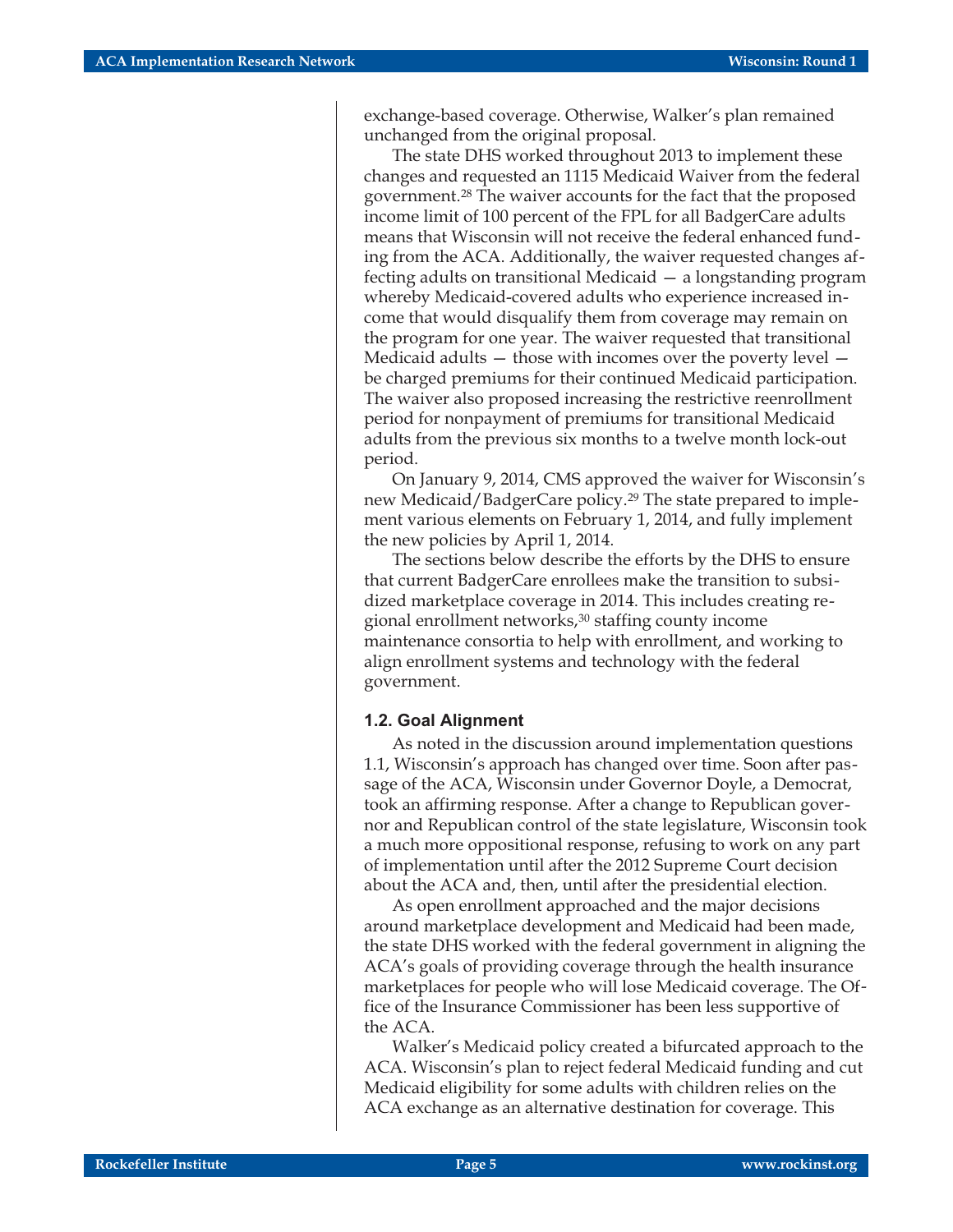was described early by *Politico* in the headline "In Wisconsin, Obamacare with a twist."31 *Politico* explains: "Walker packaged his plan as a responsible effort to cut into the ranks of the state's uninsured while weaning low-income residents off a reliance on entitlement programs. He took credit for expanding coverage to about 225,000 more people — though the net gain would come through the federal program."

With his Medicaid policy in place, Walker has a large investment in assuring that the estimated 80,000 adults facing removal from Medicaid would not end up uninsured in the months leading up to the November 2014 vote on his reelection. The governor's appointed leadership at the DHS has been fully engaged with the advocacy community in conducting outreach and in promoting and preparing for enrollment into the federal marketplace.32 It links on its website to the federal ACA's [HealthCare.gov](https://www.healthcare.gov/) portal. And it has run town hall meetings throughout the state to organize regional enrollment networks that work toward connecting the state's residents with ACA exchange-based coverage.33

At the same time, the OCI, which regulates insurance companies, agents and brokers, has been less enthusiastic about the ACA. OCI worked with the state legislature to set up regulatory, training, and certification requirements that went beyond those required in federal law for navigators and certified application counselors (CACs).34 Some perceived these requirements as barriers to the development of a robust enrollment workforce and an effort by the OCI to protect the competitive domain of licensed insurance agents and brokers. Indeed, OCI's fact sheet for consumers makes several references to the benefits of consulting with insurance agents and brokers outside of the exchange.35

OCI was later accused of using "scare tactics" when, in a September 3, 2013, press release, it estimated that costs for health insurance on the exchange would rise substantially from current costs in all areas of the state.36 "While there is no question that some consumers will have subsidies and will not pay the higher rates," the release said, "someone will pay the increased premiums whether it is the consumer or the federal government."

OCI also has adopted a practice of not referring to the ACA exchange as the "marketplace," thereby resisting federal efforts toward consistent branding and messaging. OCI maintains that the private "off-exchange" products represent the free marketplace; the exchange represents a place to acquire government "public assistance" products.37

Despite this lack of enthusiasm for the ACA, Walker's entitlement reform policy depends heavily on the ACA exchange/marketplace to meet his Medicaid reduction and coverage goals. The DHS reflects this reality through its practical and task-oriented engagement with the ACA. On the national stage, however, Walker continues to speak out in opposition to the ACA, recently opining in the *Wall Street Journal* about "Unworkable ObamaCare."38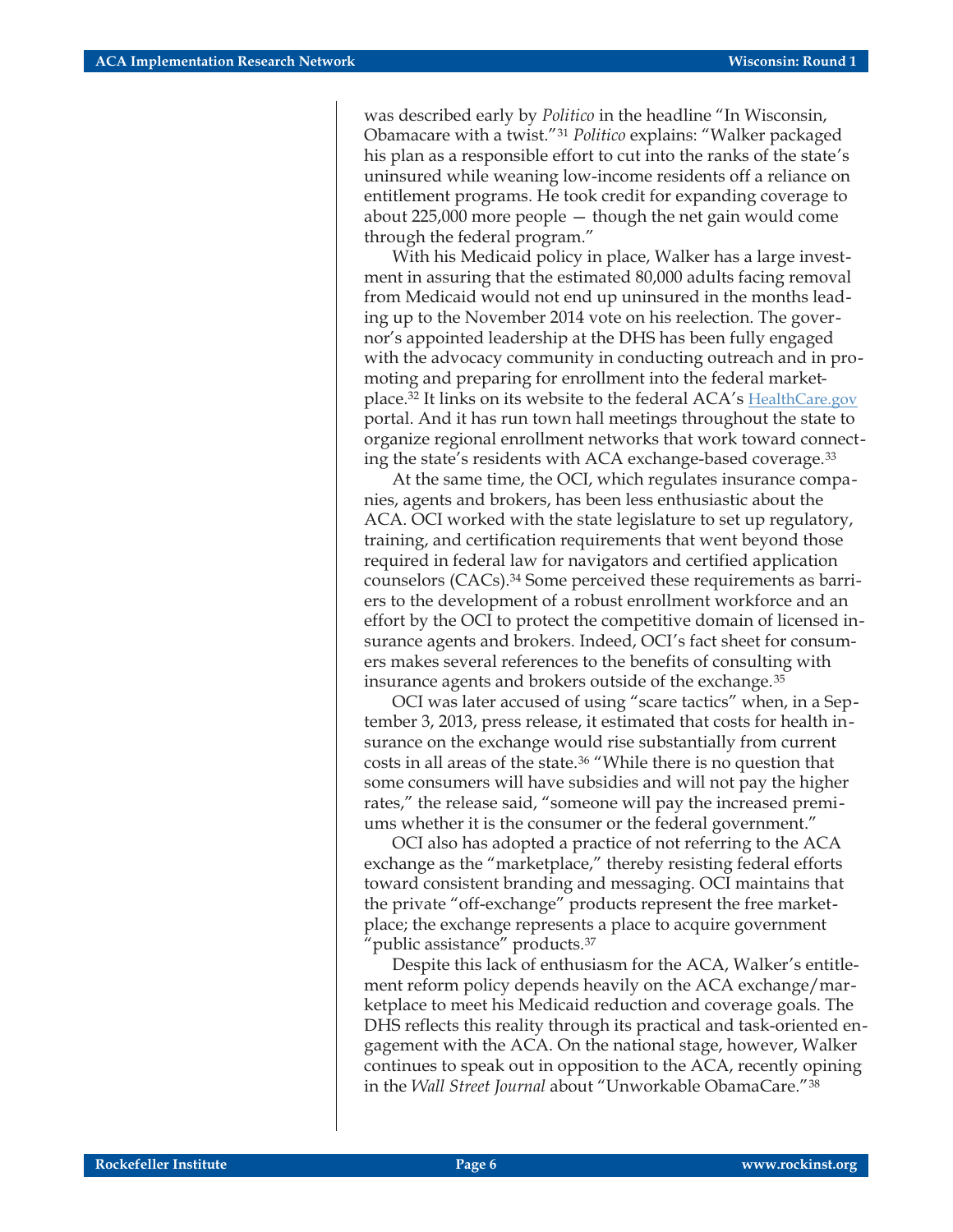#### **Part 2 — Implementation Tasks**

#### **2.1. Exchange Priorities**

Wisconsin is participating in the federally facilitated marketplace, so the federal government conducts many of the major implementation tasks.

One major task for the state system was to implement the Modified Adjusted Gross Income (MAGI) standards for Medicaid's income eligibility determination. This required significant reworking of the state's information technology systems. A delay in Wisconsin's attainment of MAGI assessment capability presented a significant challenge. The federally facilitated marketplace, prior to offering an applicant subsidized exchangebased products, first assesses the applicant for likely Medicaid eligibility. If the applicant appears Medicaid eligible, he or she is to be sent to the state Medicaid agency, rather than continuing an FFM enrollment process. Wisconsin, however, was not able to conduct MAGI-based assessments until February 2014 and, until then, applicants were placed on temporary hold.

Once this was resolved, Wisconsin's Medicaid agency then turned its attention to its plan to develop a single streamlined application process between the FFM and the state Medicaid program. This will eliminate the need for applicants to go through two systems — HealthCare.gov and Wisconsin's ACCESS application portal. The state had intended to have such a combined process in place by spring 2014 and now expects full implementation by 2015.

Wisconsin's insurance commissioner's office retains its traditional functions of regulating health insurance plans. As such, it is responsible for reviewing health plan filings and rates when insurance companies propose to offer products on the exchange as Qualified Health Plans (QHPs) to assure compliance with state laws.39 It is also responsible for enforcing the ACA's standards with regard to Medical Loss Ratio (MLR).

In October 2011, the Walker administration requested a temporary waiver of MLR standards from the federal government, arguing that the market needed more time to phase in these provisions. Consumer advocates objected,<sup>40</sup> and the Obama administration rejected the request in February 2012.41 Later, in June 2012, the commissioner's office announced that the MLR rebates were below national average, which suggested that, contrary to OCI's early predictions, Wisconsin's insurance companies were doing well in meeting federal standards.42 In the most recent MLR rebates, only one Wisconsin insurance company failed to meet the required MLRs.

The OCI conducted its review of the QHP filings and submitted rates. It announced on August 6, 2013, that it had completed its rate filing reviews for insurers planning to participate in the federally facilitated marketplace.43 On September 3, 2013, OCI released limited information on the rate filings along with its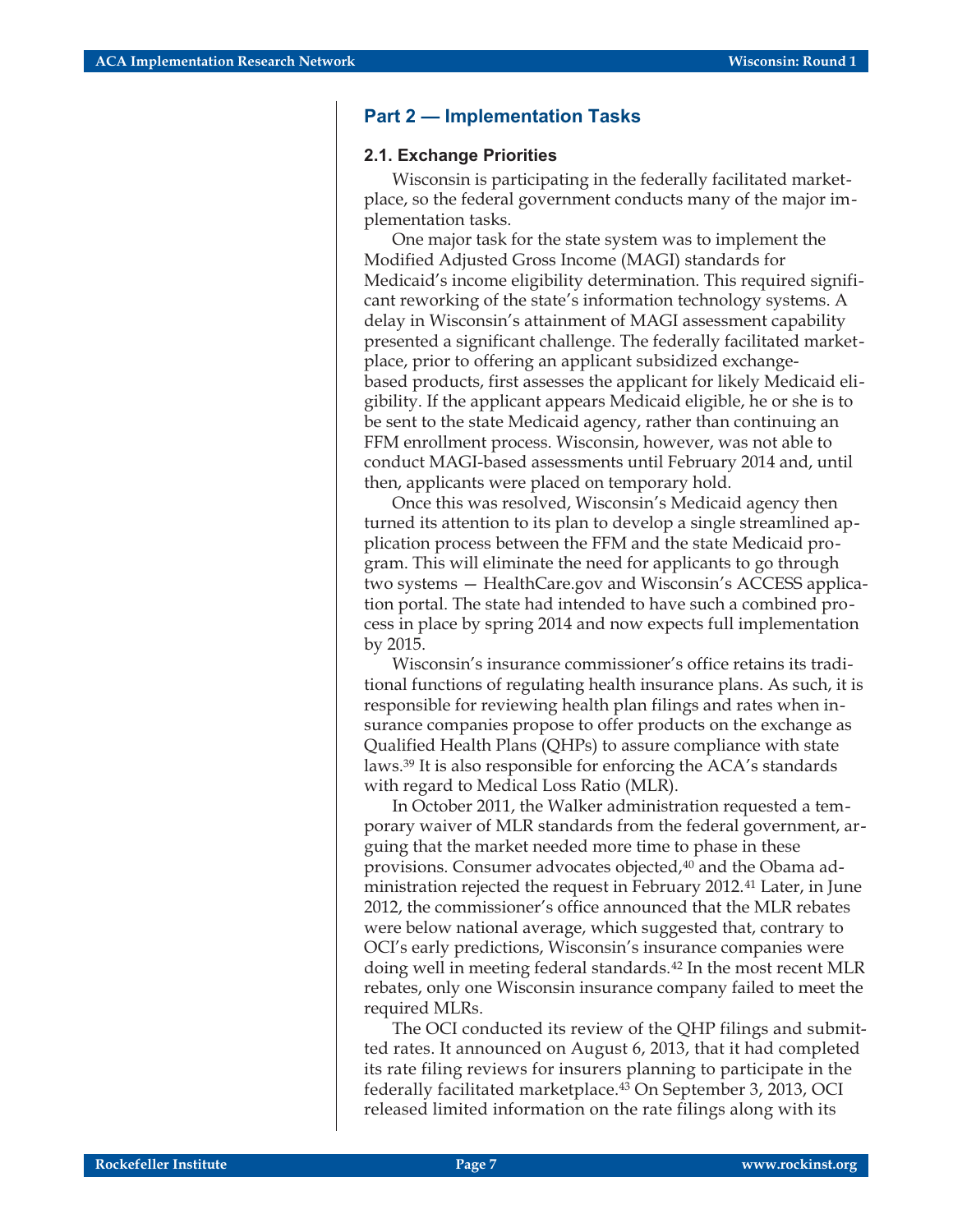own analysis and a range of caveats. It shared this information with the public through a press release that asserted a somewhat negative message about the ACA: "From our analysis, it appears premiums will increase for most consumers. And, while there is no question that some consumers will have subsidies and may not pay these higher rates, someone will pay for the increased premiums whether it is the consumer or the federal government."44 In response, several groups requested that OCI release the actual rates underlying its analysis. OCI asserted that the data were proprietary and would not be readily understood by the general public, leading one advocacy group to file an open records request.45

The federal government released rates for Wisconsin health plans on September 24, 2013, showing that the average premiums for health plans sold through the marketplace for Wisconsin may increase less than may have been anticipated. Wisconsin's OCI continued to assert that the federally reported rates did not effectively compare to current rates.<sup>46</sup>

Apart from this, OCI has taken an active role in alerting the public about potential scammers who could take advantage of health insurance confusion. It sent out a press release and created a web page warning consumers about common red flags and providing tips on how to avoid being the victim of a scam.47

Most of the functions related to outreach, education, training, field support, and navigational and other enrollment assistance have fallen to private sector partners, as described in the following sections. Six navigator entities for Wisconsin received grants from the federal government and are in the process of being trained. In addition, Community Health Centers have received funding to perform enrollment assistance. Many other organizations are in the process of becoming certified application counselors. The state goes beyond the federal requirements, mandating additional training, testing, and registration of enrollment assistors in Wisconsin.48 The OCI is providing the state-required training for a fee.

#### **2.2. Leadership – Who Governs?**

The federal Centers for Medicare & Medicaid Services provide the primary leadership in Wisconsin, with its federally facilitated marketplace. Until 2013, Wisconsin stakeholders did not have a designated contact person in the federal HHS for issues regarding the ACA. Recently, the contact person for Wisconsin had been the acting regional director, Jackie Garner, of the HHS Region V Office, based in Chicago. In September 2013, Kathleen Falk was appointed to that position. Falk comes from Madison, WI, and brings to this position significant political and governmental experience in Wisconsin. She served as the Dane County executive for fourteen years and prior to that as an assistant attorney general at the Wisconsin Department of Justice for fourteen years. Falk was also a gubernatorial candidate in Wisconsin's 2010 election,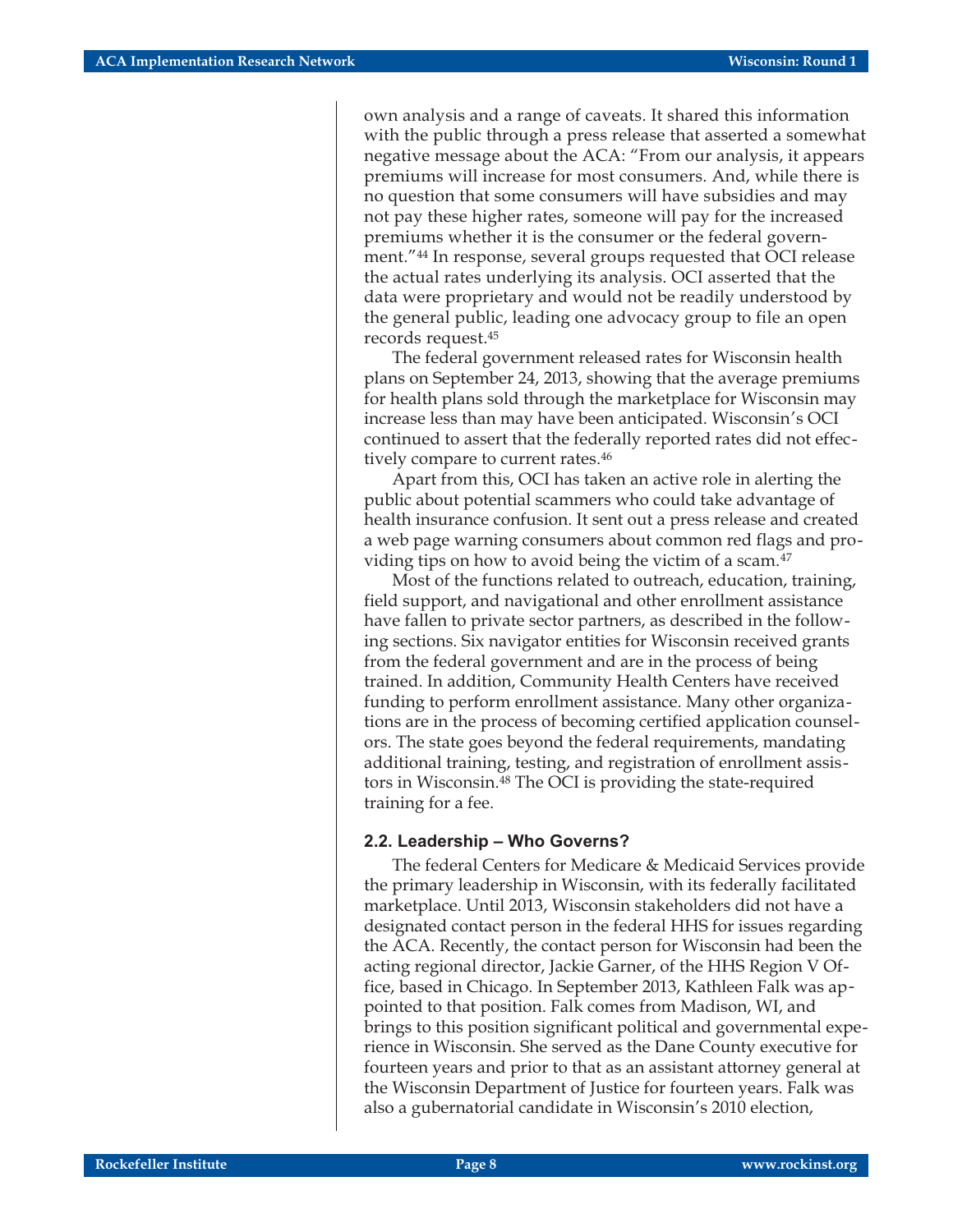running in the Democratic primary but not advancing to the general election.

Federal officials work with state officials at the DHS and OCI. DHS takes a leadership role in the connection between Medicaid and the health insurance marketplace, and OCI continues to regulate health insurance plans sold in Wisconsin, including those that will be sold on the ACA exchange. OCI also regulates insurance agents and brokers and now ACA navigators and certified application counselors.

Designated staff at the HHS regional office interact regularly with staff at state agencies and with private sector organizations in Wisconsin. These regional office staff travel to Wisconsin to give talks at conferences and community forums. However, the most significant relationships between state and federal officials occur with leadership at the CMS and its Center for Consumer Information and Insurance Oversight Center (CCIIO), not at the regional office. That is where negotiations occur on Medicaid and BadgerCare waivers, which have been a major focus for Walker's administration.

#### **State Agency Leadership**

As noted above, Walker appointed Dennis Smith to serve as DHS secretary from January 2011 through March 2013.49 When Smith left Wisconsin, Walker appointed Deputy Secretary Kitty Rhodes to serve as secretary. Rhoades served in the Wisconsin State Assembly from 1999 to 2011. As a member of the Assembly, she was a leader on long-term care issues.<sup>50</sup> Wisconsin's Medicaid director, Brett Davis, also came to his position from his former service as an elected representative in the Wisconsin State Assembly, where he served from 2004 to 2010. Davis joined the Walker administration in January 2011 upon Walker's inauguration. Davis resigned from his position as Medicaid director in May 2014, taking a position with a private insurance carrier, and the Medicaid agency is currently led by an interim staff director.

Ted Nickel, the insurance commissioner,<sup>51</sup> served in various positions for the National Association of Insurance Commissioners, including the Executive Committee, the Health Reform Regulatory Alternatives Working Group, and the Health Insurance and Managed Care Committee. Prior to his appointment in January 2011, Nickel worked for nearly eighteen years as the director of governmental and regulatory affairs for Church Mutual Insurance Company. Much of the leadership on health care reform implementation in OCI comes from Deputy Commissioner Dan Schwartzer and Legislative Liaison/Public Information Officer J.P. Wieske, who were also appointed by Walker in January 2011. Schwartzer owned his own government relations and association management firm prior to his appointment and is a licensed insurance intermediary. Prior to his appointment, Wieske served as executive director for an association of insurance carriers and worked in government affairs for a Wisconsin insurer.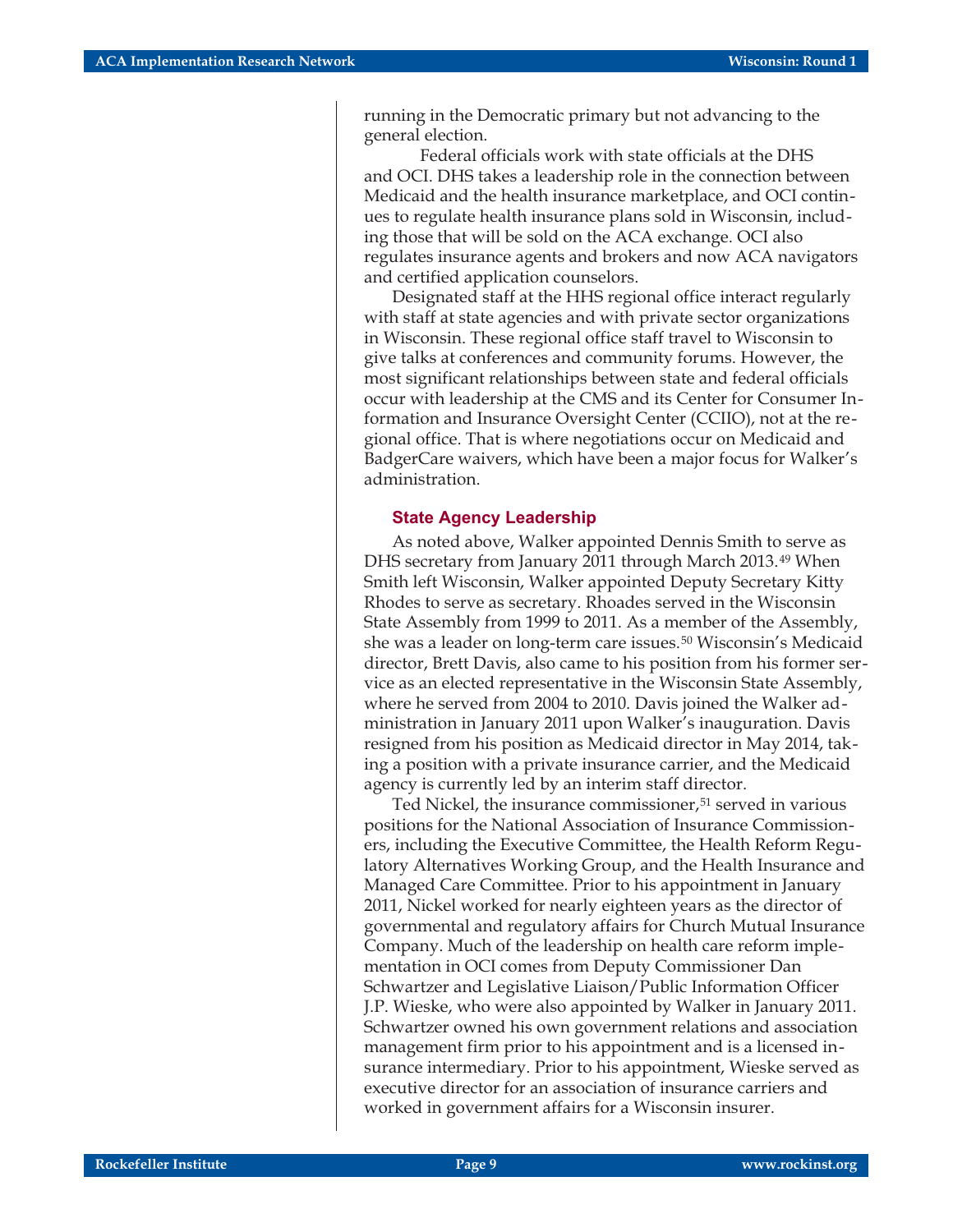#### **2.3. Staffing**

Wisconsin's exchange functions are staffed by the federal government through the federally facilitate marketplace. The federal government is strongly promoting HealthCare.gov and the federal call center for consumer information and enrollment assistance in Wisconsin. No local offices for the exchange operate in Wisconsin. Points of contact for the marketplace are at the Chicago HHS Region V Office.

State staffing might be construed to include the Wisconsin information technology interactivity and upgrades needed to coordinate between Medicaid and the federal marketplace. The DHS has contracted this work out to Deloitte Consulting.

#### **2.4. Outreach and Consumer Education**

Federal resources for outreach and enrollment in Wisconsin have been limited. Six organizations<sup>52</sup> received federal navigator funding: Partners for Community Development, Inc., \$314,720; Northwest Wisconsin Concentrated Employment Program, \$285,035; Legal Action of Wisconsin, Inc./SeniorLAW, \$70,000; National Council of Urban Indian Health, \$35,000; National Health Start Association, \$191,667; and R&B Receivables Management Corporation, \$104,520.

The navigator organizations' work is also to include consumer outreach and education, but the navigators focus on enrolling individuals in coverage. The federal CMS also has two national contractors — Cognosante and SRA — that have been designated as federal nonnavigator assisters with responsibility in Wisconsin. State-based organizations were unfamiliar with these organizations and unaware of their expected role. The CMS did not inform state agencies or stakeholders about its funding or assignment of these outside organizations until after state-based stakeholders began to receive inquiries about their presence and questions about their legitimacy. The two organizations began in December 2013 to become acquainted with the existing stakeholders and to appear at various community functions.

The federal government has engaged in online and social media advertising in Wisconsin and eventually expanded to radio and TV during the open enrollment period. However, the federal government has designated Wisconsin a secondary market for its television advertising, which limited its exposure here.

State administration outreach and consumer assistance is being done by both DHS<sup>53</sup> and OCI.<sup>54</sup> The Wisconsin biennial budget included funding for DHS to increase staff at county enrollment sites (income maintenance consortia) in anticipation of higher volume due to the ACA and the state's Medicaid reform plan.

DHS is providing online training on the Medicaid policy changes. Mail and telephone outreach were underway in October through January 2014, notifying current Medicaid enrollees who faced removal from the program and informing them about new health insurance options through the ACA marketplace.<sup>55</sup>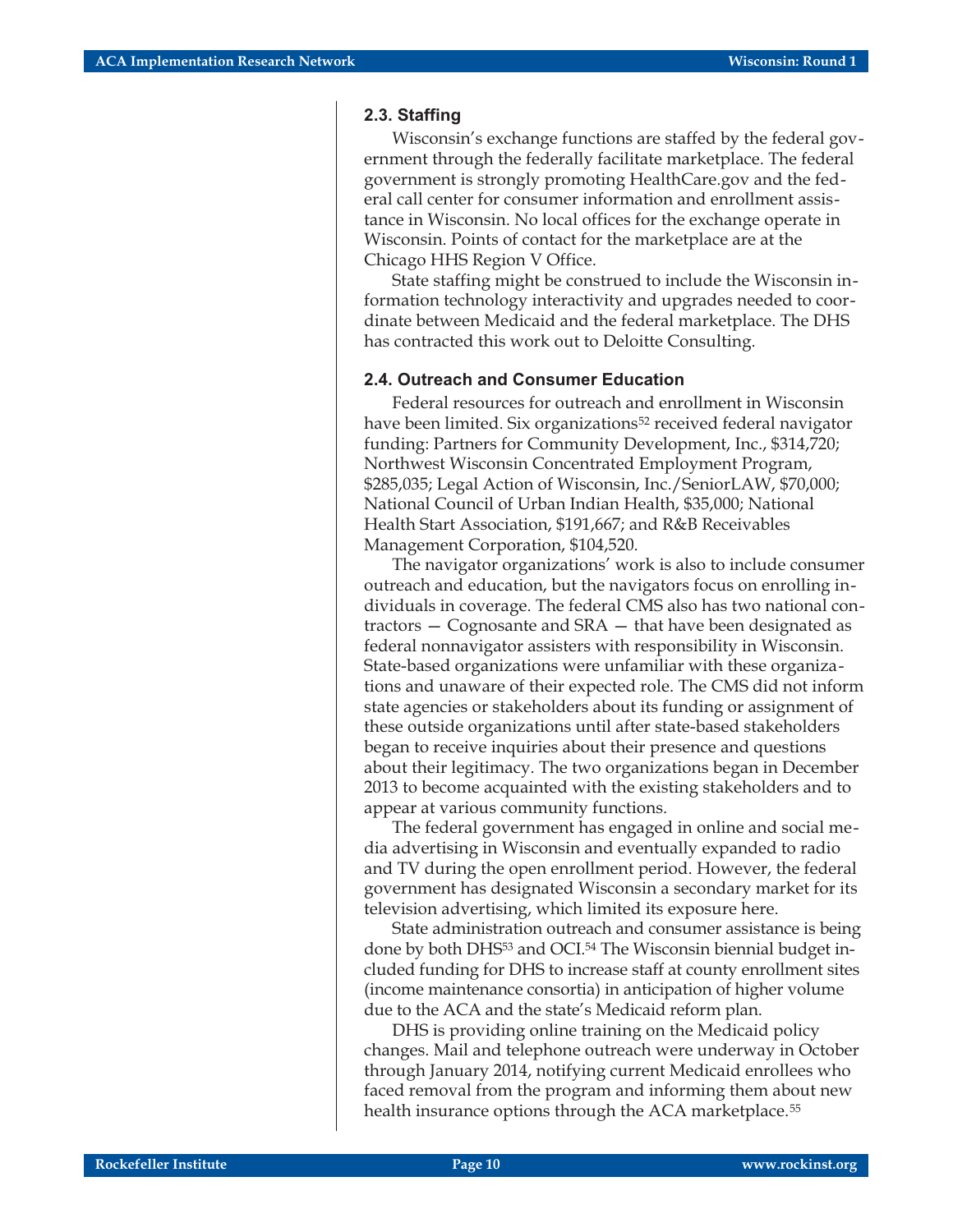OCI also provides consumer education. It has conducted town hall meetings throughout the state in conjunction with DHS. OCI has worked closely with insurance agents and brokers to get them certified to sell coverage through the exchange and also to educate consumers about purchasing coverage "off exchange." OCI also contracted with a private organization to develop and conduct the state-required enrollment assistor training, which participants can take for a \$75 fee.

These state efforts notwithstanding, most of the outreach and education occurs through private sector organizations, generally health care, social service, and advocacy organizations. Wisconsin stakeholders groups, led by the Wisconsin Primary Health Care Association, Covering Kids & Families Wisconsin, and the Milwaukee Health Care Partnership, worked with DHS to develop regional enrollment networks (RENs) in an effort to coordinate outreach and consumer assistance throughout the state.<sup>56</sup> Twelve RENs convened, with local entities working on reaching out and enrolling consumers in health coverage. RENs allow organizations to interact and coordinate with one another, provide peer support and manage hand-offs. The Wisconsin Primary Health Care Association secured federal AmeriCorps members to staff the RENs, with DHS providing the matching support. DHS staff support the RENs with training, coordination, and information, but not with direct funding.

The Milwaukee Enrollment Network has served as the model for the other RENs and has developed the most robust infrastructure. It has garnered city, county, and foundation funding for its members to provide outreach, training, and technical assistance.

Beyond the regional enrollment networks, no single statewide agency is in charge of creating or coordinating an outreach strategy. Over seventy groups in Wisconsin came together to support the development of Enrollment for Health Wisconsin (E4Health),<sup>57</sup> a subsidiary of the Wisconsin Primary Health Care Association, that applied for federal navigator funding.<sup>58</sup> Though E4Health did not receive federal funding, $59$  the organization continues as a collaboration with the state's Covering Kids & Families (CKF) program. The two agencies, along with the private Milwaukee Health Care Partnership, are leading efforts to coordinate enrollment in Wisconsin and support for the regional enrollment networks.60 These groups, among others, are doing public education trainings and outreach across the state, much of it on an ad hoc basis and with some designated funding.

State media report regularly on ACA developments and Medicaid. Private partners also contribute to the outreach and education through paid media campaigns. One nonprofit health maintenance organization (HMO) in particular, Group Health Cooperative of South Central Wisconsin, aggressively promoted the ACA marketplace through paid television and radio advertising as part of its overall campaign to attract customers to its new plans.61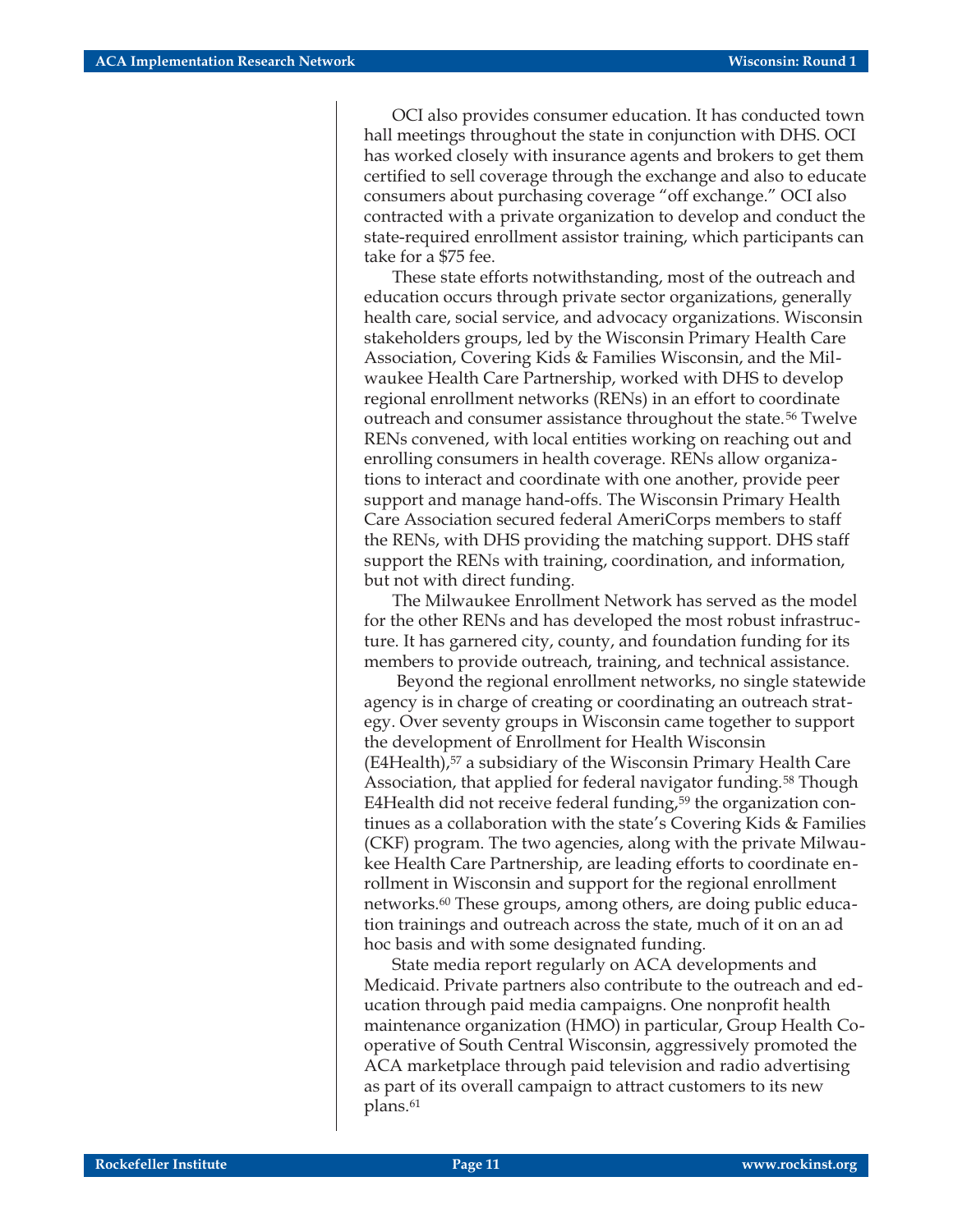#### **2.5. Navigational Assistance**

Federal grants fund official navigators in six agencies throughout Wisconsin.62 The funds, however, total only about \$830,000 to serve a statewide population of 5.6 million, 10 percent of whom are uninsured. As of early January 2014, only four of the navigator grantees had been licensed by the OCI as navigator entities, with twenty-two individuals designated to serve as affiliated licensed navigators.63

There has been debate about the degree to which federal glitches and state regulations have interfered with the navigation and application assistance system in Wisconsin. Some have suggested that state regulations on navigator and certified application counselors pose barriers to organizations and individuals wishing to serve in these roles.<sup>64</sup> Others blame federal delays in funding, training, and certification and the selection of unfamiliar or novice organizations for navigator grants. As noted in Section 2.4 above, the federal CMS also tasked two national contractors — Cognosante and SRA — with designated responsibility as federal nonnavigator assisters with responsibility in Wisconsin. Statebased organizations were unfamiliar with these organizations and unaware of their expected role.

Existing nonprofits in Wisconsin place more confidence in investments made with Community Health Centers, which have received nearly \$1.8 million in federal funding to provide consumer assistance in Wisconsin.65 Much of their work focuses on enrollment assistance, though they also conduct outreach and consumer education. Community Health Centers have longstanding experience in this arena, having provided eligibility services for Medicaid for two decades.

Wisconsin received less per capita in federal support for outreach and education than is any other state. Outreach funding for Wisconsin totals \$2.6 million, but the state receives no funding for marketing and advertising. This results in about \$0.46 per capita for outreach and education. The U.S. national average is \$2.37 per capita.66

Wisconsin has not allocated any funding to outreach education, but it is supporting an expansion in its Medicaid enrollment capacity through its income maintenance offices. The provisions for funding this capacity lie within the budget provisions related to BadgerCare eligibility changes.67 The 2013-15 biennial budget authorizes approximately \$53 million to support seventy-one additional positions to perform eligibility determinations and manage cases.

Milwaukee County government has allocated \$379,000, with \$350,000 placed in contingency, for outreach, education, and enrollment efforts.68 Some of this money is earmarked for specific community-based organizations with the intent of reaching high need and special populations.

Most of the responsibility statewide for consumer assistance has been assumed by unfunded private and nonprofit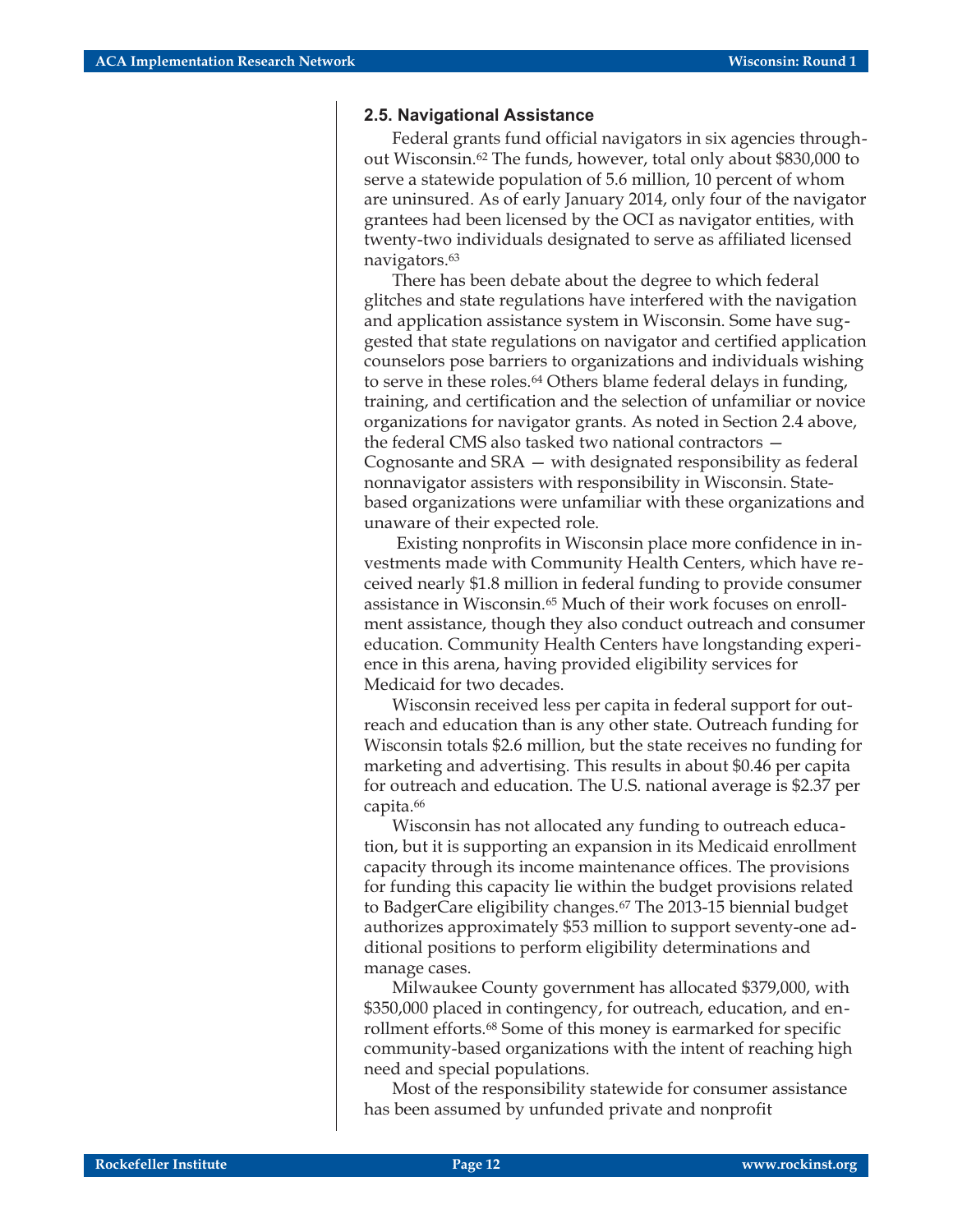organizations acting as certified application counselors, along with licensed insurance agents and brokers. CAC entities include hospitals, consumer groups, and others that have completed required federal and state training and certification. Many of these organizations have background in conducting enrollment assistance related to Medicaid and BadgerCare and are also engaged in broader consumer outreach and education activities. As of early January 2014, eighty-eight entities had been registered by the OCI as certified application counselor organizations, with 465 individuals meeting the requirements to serve as CACs.<sup>69</sup>

Many organizations have also taken on ACA-related outreach and education responsibilities, acting as "mobilizers" or "Champions of Coverage." This represents a workforce of in-person assisters emerging on an ad hoc basis without dedicated resources. Enrollment for Health Wisconsin has created a directory of enrollment assistors by county to direct individuals to in-person help.<sup>70</sup> Wisconsin's general information telephone line, 211-Wisconsin, also provides information to callers about the ACA and enrollment assistance.

#### **2.6. Interagency and Intergovernmental Relations**

**2.6(a) Interagency Relations.** This is discussed under Section 1.2 – Goal Alignment.

**2.6(b) Intergovernmental Relations.** The state DHS works closely with the CMS on implementing the federal marketplace in Wisconsin, particularly because the state is relying on the marketplace to provide insurance coverage to the nearly 80,000 individuals losing Medicaid coverage.71 The state's Medicaid/BadgerCare changes require a waiver from the CMS to reduce eligibility for parents and caretakers and increase eligibility for childless adults. The state is also working closely with the CMS on the data transfers and coordination between the state Medicaid eligibility system and the new marketplace portal.

The state DHS also works closely with county income maintenance agencies where people actually apply for Medicaid. The agencies also are responsible for review of continuing Medicaid cases. For Medicaid enrollees who lose eligibility, county income maintenance staff will help clients apply for ACA exchange-based coverage.

The state OCI works with the federal government on regulation of health insurance plans, particularly those offering coverage in the marketplace. Though HHS and CCIIO are ultimately in charge of the federal marketplace operation in Wisconsin, the state OCI maintains many traditional state regulatory functions of the private insurance market. OCI conducts rate review and reviews the proposals by Qualified Health Plans prior to federal review.

**2.6(c) Federal Coordination.** The federally facilitated marketplace is a collaborative effort among HHS, the Internal Revenue Service, the Department of the Treasury, the Social Security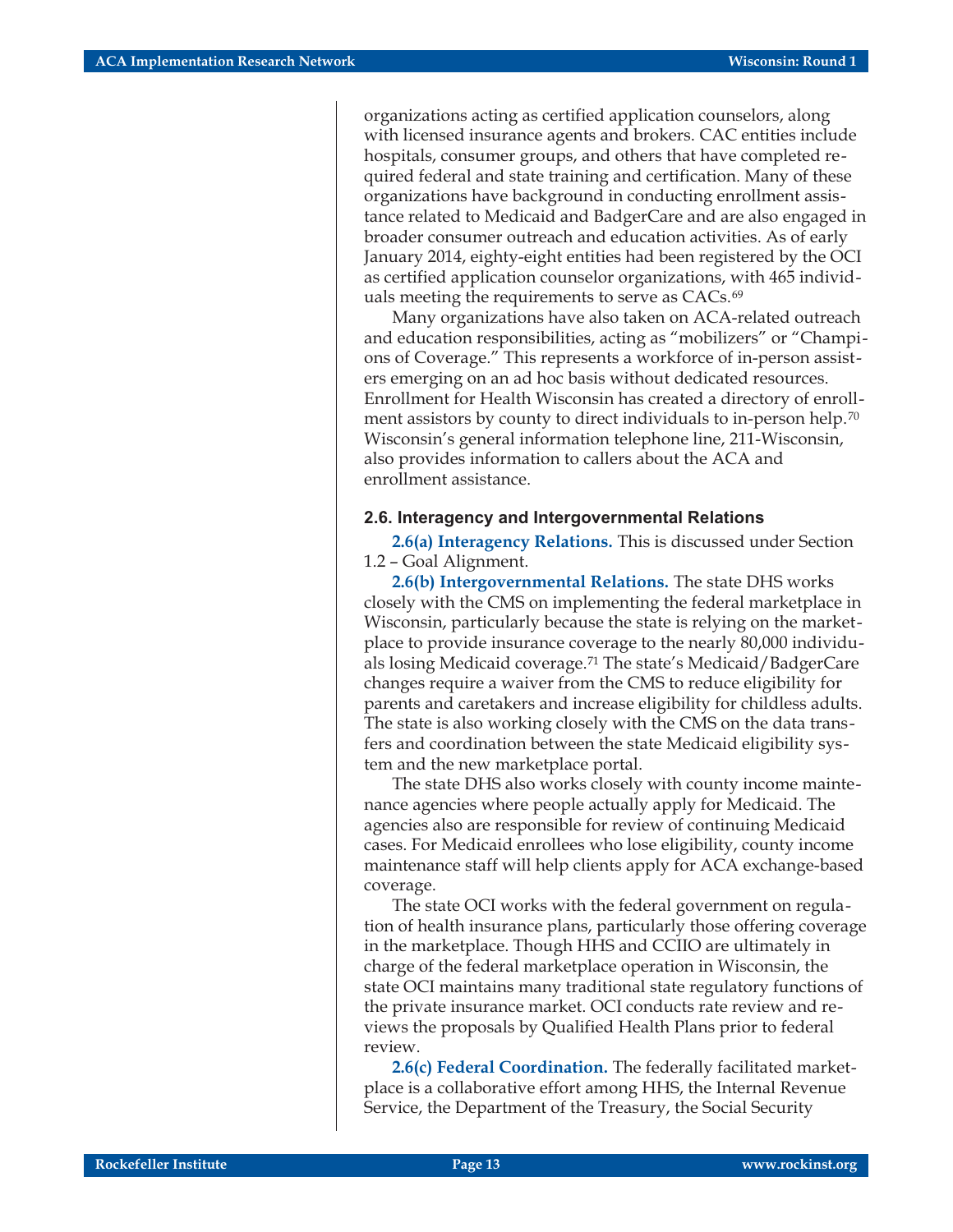Administration, the White House, and others. Wisconsin's federally facilitated marketplace stakeholders have a federal point of contact in the HHS Region V Office, though many decisions are made and questions are answered by other federal agencies. This single point of contact approach within HHS is intended to smooth coordination and communication from state stakeholders, but the process has not provided for expedient responses to questions and communication from divisions of HHS or other federal coordinating agencies. Wisconsin's state Medicaid agency has assigned to it a federal desk officer within the HHS Region V office who differs from the point of contact for nonstate agency stakeholders.

The regional office staff do not have authority over program or policy matters, so often do not have answers. At times, they may be unaware of matters that have arisen with the state that emerged out of the central HHS and CMS offices.

Thus far, even within HHS, the coordination necessary among several jurisdictions proves complicated and challenging.

#### **2.7. QHP Availability and Program Articulation**

**2.7(a) Qualified Health Plans (QHPs).** Wisconsin has one of the most competitive health insurance markets in the country,72 with multiple insurance carriers present in each county;<sup>73</sup> no single carrier dominating the state market; and several smaller, domestic, regional, and national carriers. Managed care models dominate the state, through HMOs or Preferred Provider Organizations. Wisconsin also has many strong local insurance carriers, most of which operate in regional, rather than statewide, service areas.

The National Committee on Quality Assurance (NCQA) has recognized two state-based plans in its top fifty quality rankings of national commercial plans; one has been recognized among the top nationally in all three categories — commercial, Medicaid, and Medicare.<sup>74</sup>

Thirteen health insurance companies, five of which are nonprofit, offer ninety-seven products through the individual marketplace in Wisconsin, and nine offer products through the Small Business Health Options Program (SHOP) marketplace in Wisconsin. Residents of most of Wisconsin's seventy-two counties have a choice of at least two insurance carriers. Four counties have six competing insurers and the state's largest counties, Milwaukee and Dane, have four competing insurers. Thirteen counties have only one plan available, and five northern counties have no plans offered.75 (Detail of plans in each county are available on the Insurance Commissioner's website.<sup>76</sup>) The state has accepted the maximum of sixteen geographic rating areas permitted by the CMS,<sup>77</sup> and each of these rating areas has several health plans, with most offering several choices in each metal tier.<sup>78</sup>

Plan prices vary widely across the state, counties, and geographic regions. In addition, Wisconsin's average premiums rank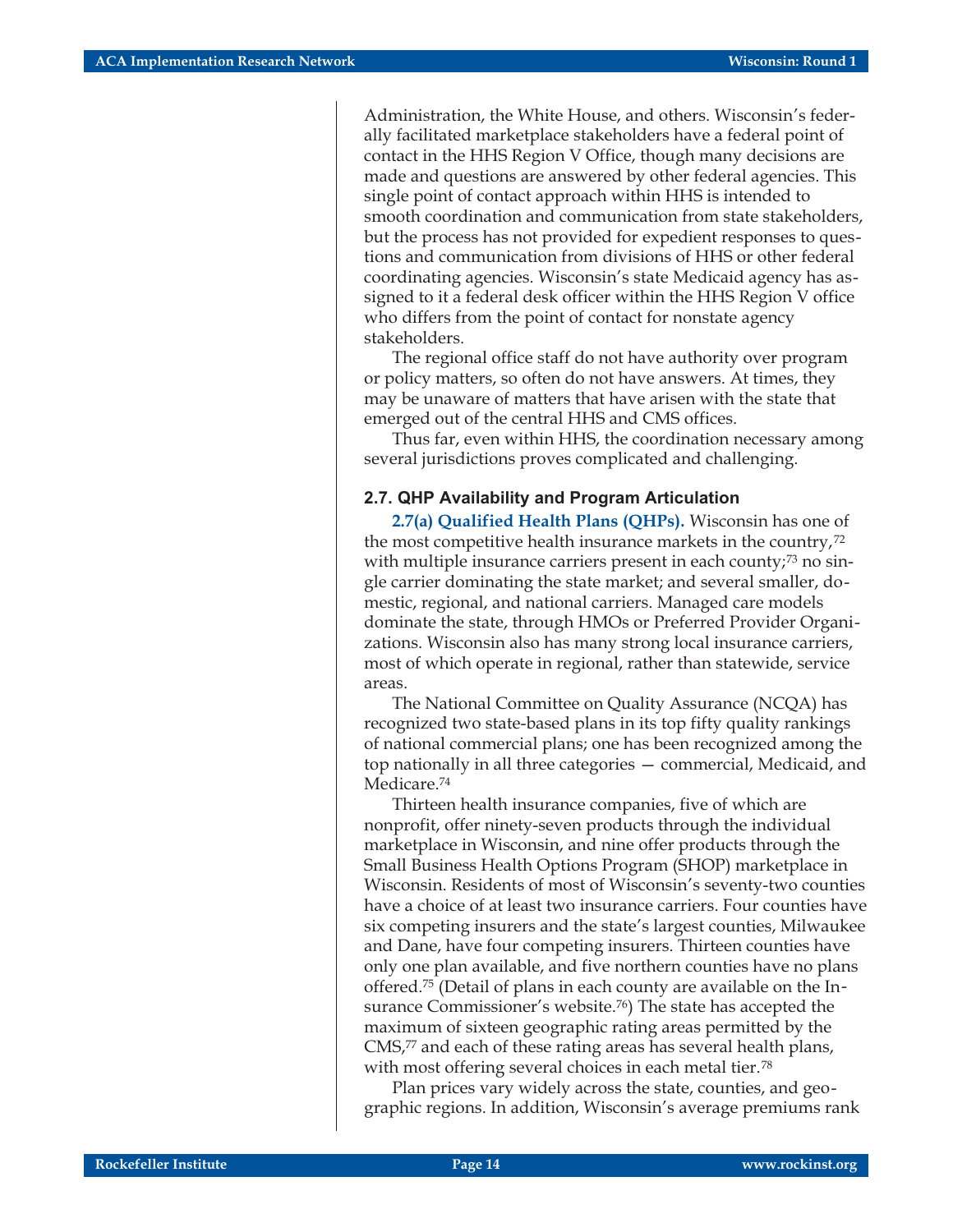higher than the national average.<sup>79</sup> Prior to the ACA, 14 percent of Wisconsin's insured — over a half-million residents — had premiums that exceeded ACA Marketplace affordability guidelines under the ACA.80 Wisconsin's employer-sponsored health insurance premiums ranked among the highest nationally.<sup>81,82,83</sup> Even with the ACA, Wisconsin's rural areas are among the insurance price zones on the most-expensive list, based on rates for the lowest-priced "silver" plan under the Affordable Care Act.<sup>84</sup>

Much debate centers on the substantially higher rates in Wisconsin relative to those in neighboring Minnesota.85,86,87,88 Liberal advocates have attributed Wisconsin's higher premiums to the state's plan to transfer previously Medicaid-covered adults over 100 percent of the FPL to ACA coverage, rather than expanding Medicaid, thereby adding what some considered a higher need population to the exchange pool. These advocates also suggested that the state insurance commissioner was not aggressively leveraging potential price reductions when reviewing QHP premium bids. Others, however, explained several complicated factors that contribute to such rate differences, and cautioned against drawing early conclusions based on these first year rates.

It does appear that Wisconsin's average premium prices stand about 30 percent higher than those in Minnesota. The factors that contribute to such a difference may include Minnesota's decision to keep its high risk pool operational for an additional year, while Wisconsin's pool members became part of the QHP's actuarial model in this first year. Rates also depend on the number and penetration of plans in each market, broad versus narrow networks, and the ability to negotiate rates and discounts with providers. Analysts and Wisconsin state government officials also pointed out the large variation in prices within Wisconsin, suggesting the importance of other factors beyond the state-level policy decisions.89

With regard to rate review, analysts and administration officials pointed out that Wisconsin had among the lowest average Medical Loss Ratio (MLR) rebates in the country, with Wisconsin individual market rebates of \$26 per family in 2012, Minnesota of \$241 per family, and the national average of \$94 per family.<sup>90</sup> This suggests that the rates submitted by Wisconsin carriers do not far exceed their actual costs to include excessive profit or overhead. Rather, the pricing variation between Wisconsin and other states may more likely relate to underlying cost and price factors in the delivery system, along with the actuarial pool.

The price of premiums in the exchange ultimately affects the amount of subsidy the federal government will have to pay in order to meet the ACA's affordability standards for those who qualify for subsidies. The Kaiser Family Foundation has estimated that out of a total potential exchange market in Wisconsin of 482,000 persons, 62 percent (301,000 residents) would be eligible for premium tax credits.<sup>91</sup> Another report by a national consulting firm showed that 25-35 percent of uninsured individuals in Wisconsin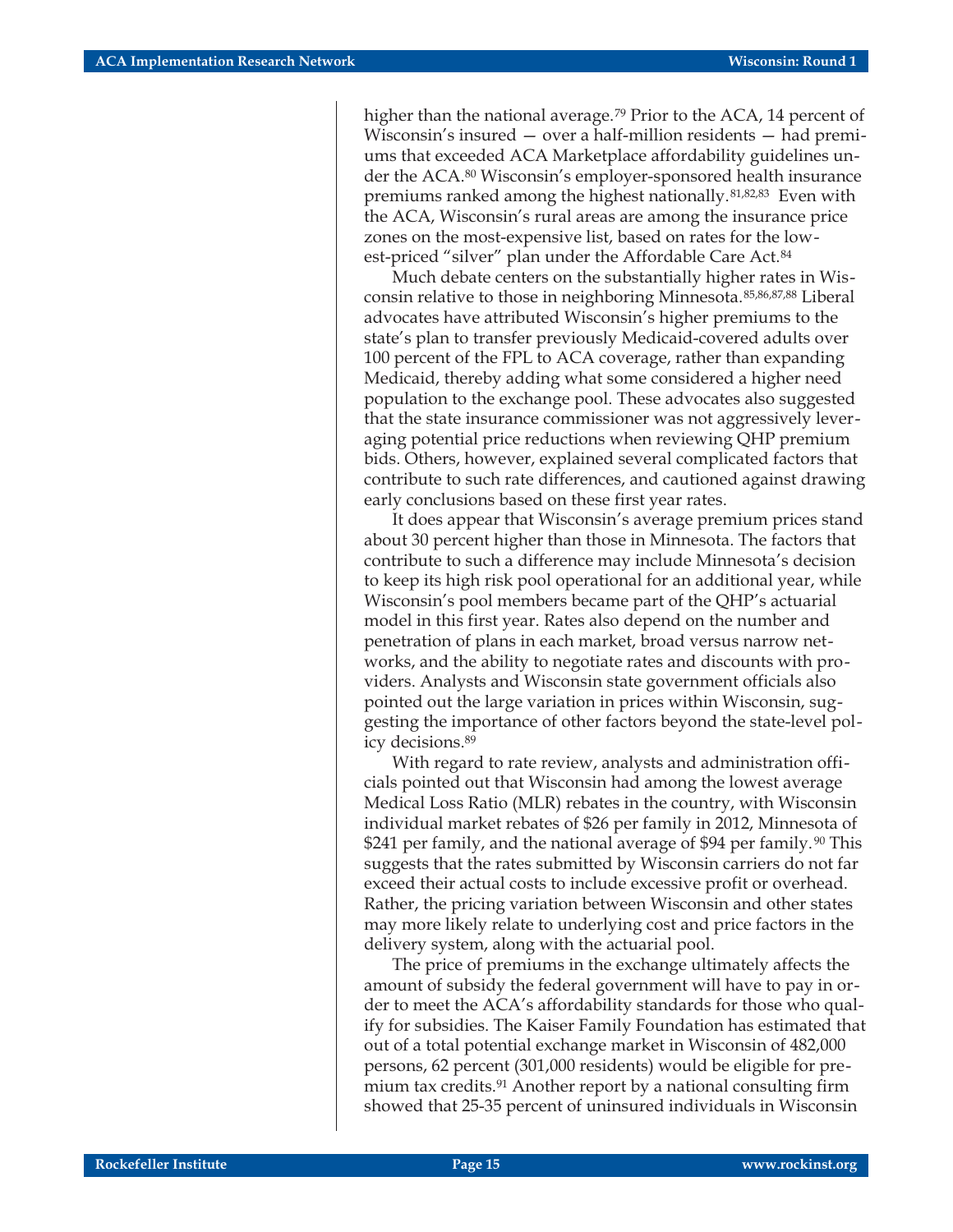will qualify for zero-net-premium bronze plans (i.e., their federal subsidy exceeds the premium required).<sup>92</sup>

The silver metal tier is, of course, of most concern for lowerincome residents, as it provides them access beyond the premium subsidy to cost-sharing subsidies. For this reason, residents will depend on access to not only a QHP, but specifically to a silver tier plan with an adequate network in each county. Rural advocates have raised some concern that, while QHPs are providing products in each metal tier in each of the sixteen rate regions, the silver tier does not have a product in each county of the region.93 In at least one rural region of the state, low-income residents will need to go out of county for care if they enroll in a silver plan.

Another challenge: The premium subsidy amount is pegged to the second lowest cost silver plan in each region. For large rural rate regions that include several counties, the second lowest cost silver plan may not offer a network in or near some counties. In those cases, residents may enroll in their own county's lowest cost silver plan, which may have a premium, as Table 1 shows, higher than the rate region's second lowest silver plan. In that case, the federal subsidy may prove insufficient to meet the ACA's affordability standards (2-9.5 percent of income). It is not clear how many people might actually face this challenge.

Many in Wisconsin also remain concerned that persons from 100-133 percent of the FPL who are moving from Medicaid to marketplace will not be able to meet the premium cost-sharing of the QHPs, even with the federal subsidy. The local United Way in Dane County, Wisconsin's second most populous county, developed a fund to assist with the cost of insurance premiums for plans purchased through the marketplace.94 The HealthConnect program was made possible through a special \$2 million contribution from a local integrated delivery system.

In Wisconsin, by the end of the 2014 open-enrollment period, 91 percent of individuals who selected a Marketplace plan were eligible for tax credits, higher than the 87 percent average in Federally Facilitated Marketplace states. Those Wisconsinites pay an average of \$112 per month in their individual premium, supported by an average \$316 monthly premium tax credit. This means that the premium tax credit in Wisconsin covers approximately 74 percent of premium costs.95

**2.7(b) Clearinghouse or Active Purchaser Exchange.** Wisconsin participates in the federal facilitated marketplace, a clearinghouse model exchange. The OCI carriers out regulatory

| Table 1. Percent of Income Devoted to Premium Under the ACA |                        |                        |                        |                    |  |
|-------------------------------------------------------------|------------------------|------------------------|------------------------|--------------------|--|
|                                                             | 27-Year-Old Individual | 50-Year-Old Individual | 64-Year-Old Individual | 64-Year-Old Couple |  |
| Lowest Cost Silver Plan                                     | 5.38%                  | 7.66%                  | 11.4%                  | 15.9%              |  |
| 2nd Lowest Cost Silver<br>Plan in Rate Region               | 2.14%                  | 2.14%                  | 2.14%                  | 2.14%              |  |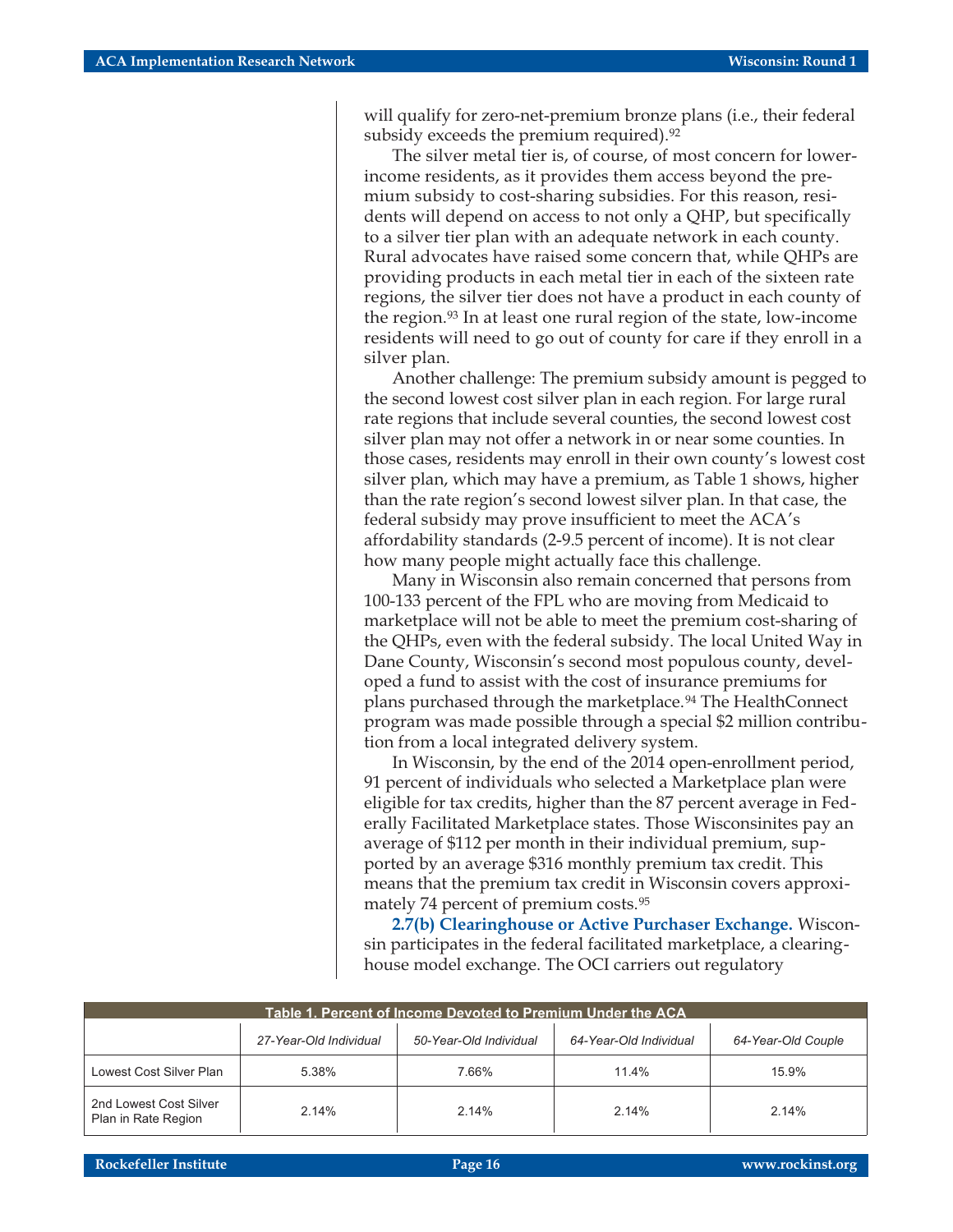responsibilities related to premium rate review and network adequacy, but does not actively negotiate to leverage lower prices from the QHP proposals.

**2.7(c) Program Articulation.** The federally facilitated marketplace will communicate and share data with the Wisconsin Medicaid enrollment system, the ACCESS portal. Wisconsin started out the open enrollment period in October 2013 as a "determination state," meaning that it was required to accept and automatically enroll any person whom the federal exchange deemed eligible and sent through its system. This raised serious program integrity concerns during the troubled roll-out of the ACA website, with fear that applicants were being misinformed about their potential eligibility status. By January 2014, Wisconsin converted to an "assessment state." It has the ultimate authority to assess any applicants for eligibility once the federal exchange sends along a potentially eligible person.

Previously, the federal exchange would transfer data to the state agency while informing an applicant that he/she has been determined eligible for Medicaid. Wisconsin's new "assessment state" status alters this process: The federal exchange notifies a potentially Medicaid-eligible exchange applicant of this status and, at that point, the application is turned over for assessment by the Medicaid agency within the state DHS.

The state now is working to merge the two different portals of entry for consumers: the federal marketplace (HealthCare.gov) and the state Medicaid application process [\(ACCESS.wisconsin.gov](https://access.wisconsin.gov/)). At this point, a consumer can apply via ACCESS for Wisconsin Medicaid, along with Supplemental Nutrition Assistance Program (formerly food stamp) benefits and other economic supports. But ACCESS does not connect to the federal online exchange application process. Similarly, consumers may enter through HealthCare.gov to apply for marketplace coverage and have their file sent to the Medicaid agency for assessment. But that consumer does not receive the ACCESS function of being prompted to apply for other economic support programs for which they may be eligible.

**2.7(d) States That Did Not Expand Medicaid.** Though Wisconsin did not expand Medicaid as intended in the ACA, and thus is not receiving the ACA's financial support for newly covered Medicaid members, the state did expand Medicaid as an entitlement to all individuals with income up to 100 percent of the federal poverty level. This effectively eliminated the coverage gap, in that all persons, including childless adults, below 100 percent of the FPL are Medicaid eligible, while those above 100 percent of the FPL are expected to utilize the ACA marketplace. Wisconsin has been recognized as the only state in the country that, while not participating in the ACA's Medicaid expansion, does not have a "coverage gap."96

Wisconsin's Medicaid approach will continue to receive much interest and scrutiny, particularly with regard to how Wisconsin's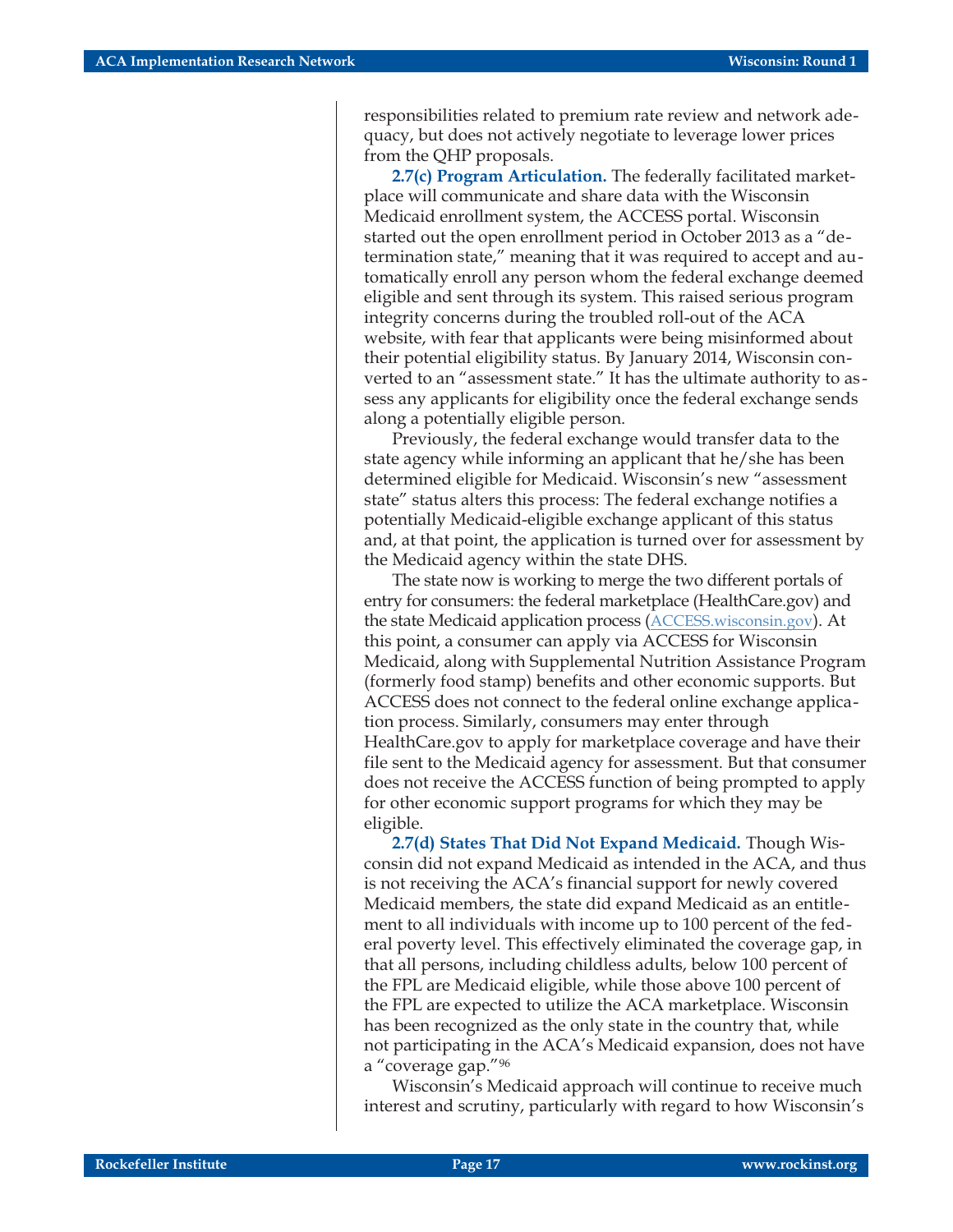enrollment will perform relative to similar states. The *Washington Post* reported in April 2014 how the neighbor states of "Michigan and Wisconsin highlight the divide on Medicaid expansion," with Wisconsin's Republican Governor Walker paring back Medicaid eligibility while opening up the program to more lowest-income adults, and Michigan's Republican Governor Snyder using a federal waiver to implement the ACA's expansion.<sup>97</sup>

Governor Walker announced in May 2014 that 81,731 childless adults had enrolled in new Medicaid coverage.98 U.S. CMS released the Medicaid and CHIP eligibility activity for the month of April 2014, showing Wisconsin with the ninth lowest rise in Medicaid and CHIP enrollment nationally.<sup>99</sup> Wisconsin's Medicaid membership increased only 1.1 percent since the period before open enrollment began.

Wisconsin's U.S. Senator Tammy Baldwin then sent a letter to Governor Walker inquiring about the status of the 62,776 individuals with incomes above the federal poverty level that no longer met the program rules on April 1, 2014 and were disenrolled from the program.100 Governor Walker responded that persons above the poverty level should be able to access health care through the marketplace and, given that the exchange is under federal purview, "it only seems logical that concerns about [the former BadgerCare members'] ultimate status be directed to HHS."101

CMS in May 2014 reported that, as of the end of the first open enrollment period for the Health Insurance Marketplaces, 139,815 Wisconsin individuals had selected a Marketplace plan and over 81,000 who went to the federal Marketplace were found eligible for Medicaid.102,103 One report comparing FFM to state-based Marketplace states in meeting federal enrollment targets ranked Wisconsin relatively high, enrolling nearly 30 percent of "potential enrollees."104 But these reports do not account for Wisconsin's simultaneous changes in state Medicaid eligibility levels (concurrent with ACA open-enrollment). The nationally reported enrollment performance for Wisconsin has been bolstered by the movement of the transitioning Medicaid/BadgerCare members to ACA coverage beyond enrollment of previously uninsured ACA-eligible enrollees — those who would have been "potential enrollees" actually targeted by the ACA.

The Wisconsin Department of Health Service reported that, as of June 30, 2014, the enrollment status had been tracked for 62,776 persons who had been transitioned from former BadgerCare eligibility.105 The tracking found that 18,801 (30%) had selected an ACA Qualified Health Plan through the Marketplace as of June 13, 2014, and 4,867 (8%) were redetermined eligible for BadgerCare. DHS does note that 34,915 of the former BadgerCare members had incomes above 133 percent FPL — and "would have had to transition to the Marketplace regardless of whether or not Wisconsin had accepted the Medicaid expansion." But it does not report how many of the 27,861 with income between 100-133 percent FPL had enrolled in QHPs.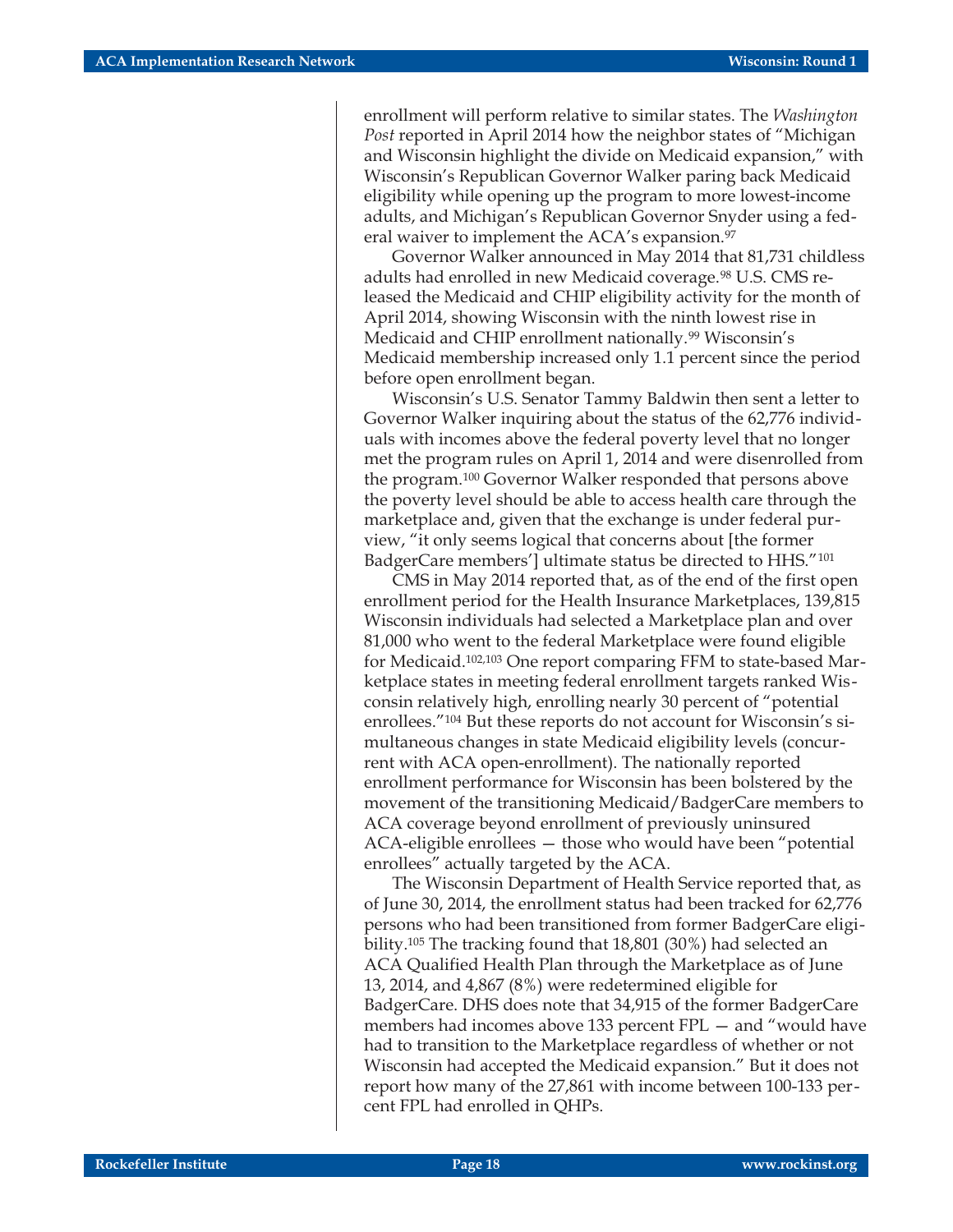**2.7(e) Government and Markets.** There are no private insurance exchanges in Wisconsin. Changes in the private insurance markets, in terms of market entry and exit of carriers, has not happened on a significant scale. The few examples that have occurred are not clearly attributable to the ACA and may reflect normal market transitions and industry evolution. For example, Anthem Blue Cross and Blue Shield announced that it would no longer offer its individual insurance policies in forty-one counties, while remaining in thirty-one counties. It called this "an effort to refine our networks" and to achieve "the right balance between access, cost of care, and high quality." It asserted that it will offer "a lower-cost product utilizing a focused network" in order to "balance access with affordability."106 The conservative MacIver Institute, however, distributed a press release asking, "Is Obamacare to Blame?"107

Insurance carriers have more clearly adjusted their staffing in ways that reflect ACA implementation and health system transformation. Some insurance carriers in Wisconsin have implemented or announced imminent reductions in force, particularly from within their insurance underwriting units.108 This would seem to relate to the ACA's removal of preexisting condition exclusions and other market rating reforms.

As well, delivery system changes take a high profile: One large integrated delivery system in southeastern Wisconsin announced workforce cutbacks that it attributed to reductions in Medicare payments and ACA-related factors.109 A major hospital system in Madison similarly attributed its layoffs to the same factors.110

#### **2.8. Data Systems and Reporting**

The state is working to implement an upgrade of Medicaid eligibility information technology with enhanced federal matching funds available under the Affordable Care Act. Wisconsin's capability to use Modified Adjusted Gross Income standards to assess income eligibility did not become effective until February 2014, and the data-matching capabilities between the state and federal systems have been further complicated by the troubled roll-out of the HealthCare.gov website.

The state has its existing longstanding Family Health Survey111 and other public health and vital statistics capacity that will continue to report on health insurance coverage. The state Medicaid agency provides monthly reports on its program enrollment. But no plans or further data reporting have been developed or budgeted at this point.

Private sector organizations and advocacy groups have initiated efforts to attain data from federal sources to monitor the performance of the federal exchange with regard to Wisconsin's residents. Such groups also have undertaken various ad hoc efforts at mapping for strategic targeting of their consumer outreach and education activities.112 A coalition of organizations hosted a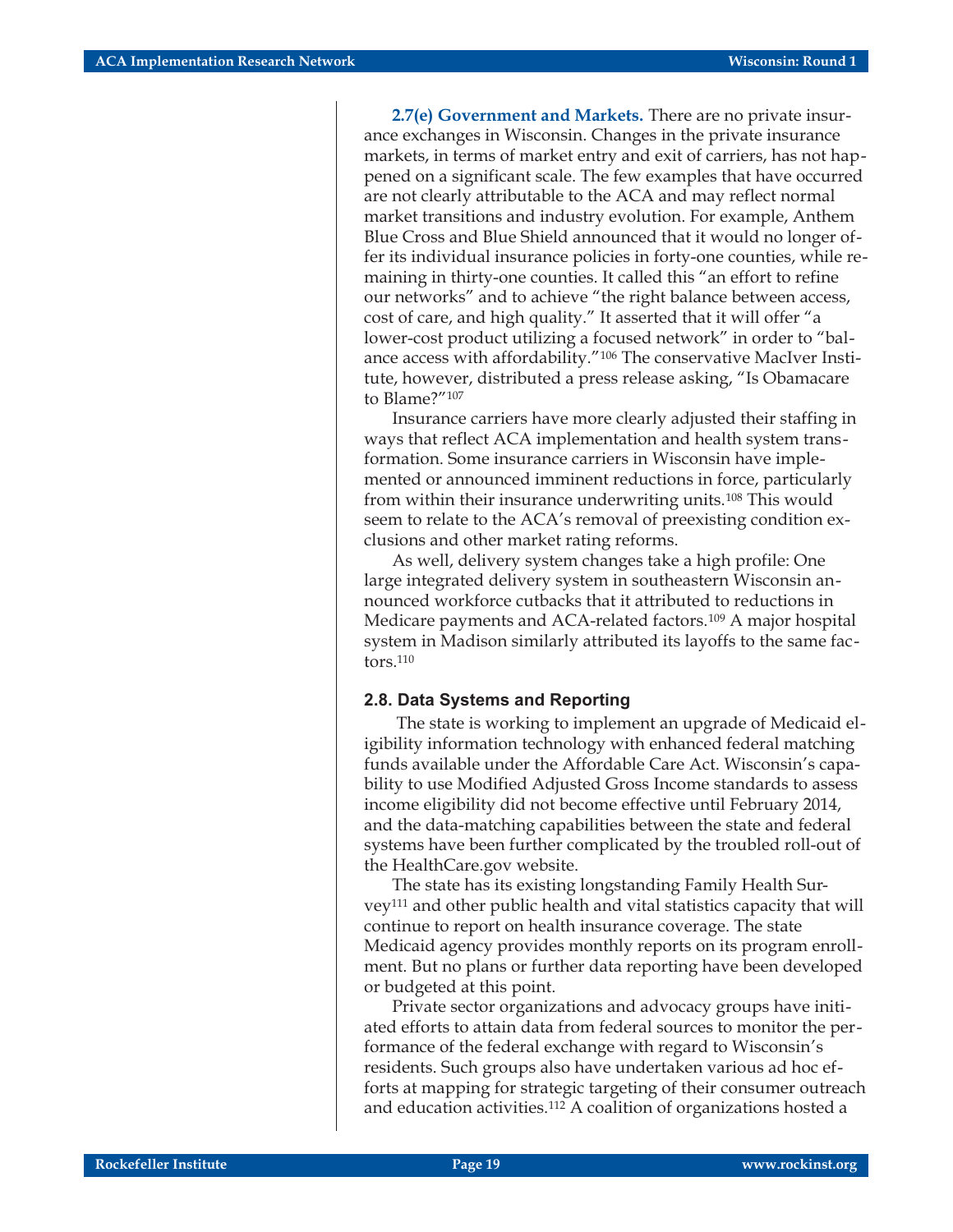meeting with representatives from Enroll America in July 2013 in order to learn about its best practices in this arena.

#### **Part 3 – Supplement on Small Business Exchanges**

#### **3.1. Organization of Small Business Exchanges**

The SHOP marketplace in Wisconsin is also being run by the federal government and is not merged with the individual marketplace. However, consumers navigate to both the SHOP and individual marketplace through HealthCare.gov. The health plan options are specific to the SHOP marketplace, and fewer insurers are providing SHOP plans than are providing individual market plans in Wisconsin.

The federal Small Business Administration has an active education and outreach component, with an assigned representative for Wisconsin.113 But for the most part, Wisconsin businesses rely on agents and brokers to consider their SHOP options. Local groups have invited speakers from the national Small Business Majority to help provide education and outreach. The Wisconsin Business Alliance, a state-based advocacy group focused on small-businesses, also has an active ACA-related outreach program.114

This component of the ACA has been relatively low-profile in the first year, given that the federal government has postponed several elements related to the SHOP until 2015.

#### **Part 4 – Summary Analysis**

#### **4.1 Policy Implications**

The drive to enroll consumers in private health insurance coverage has fostered new alignment among consumer advocates, insurance agents and brokers, community-based organizations, the Wisconsin Department of Health Services, and the health care and insurance sectors. The unique policy position on Medicaid expansion in Wisconsin brings collaboration between those who support the ACA and those who may not support the ACA, but recognize that the governor's entitlement reform plan depends on effective outreach and enrollment into the federally facilitated marketplace. The limited federal funding available for outreach and enrollment has also required public/private partnerships and unlikely alliances.

Wisconsin's decision against full Medicaid expansion and instead to cover all adults up to 100 percent of the FPL, but remove adults above that level, provides a boost for the commercial insurance sector. Nearly 80,000 adults will transfer from Medicaid to marketplace coverage and be sent to purchase subsidized coverage on the exchange.

The health care provider sector can gain from this policy if those who were on Medicaid actually end up taking up commercial coverage through the ACA. These providers will be paid commercial insurance rates rather than Medicaid rates. On the other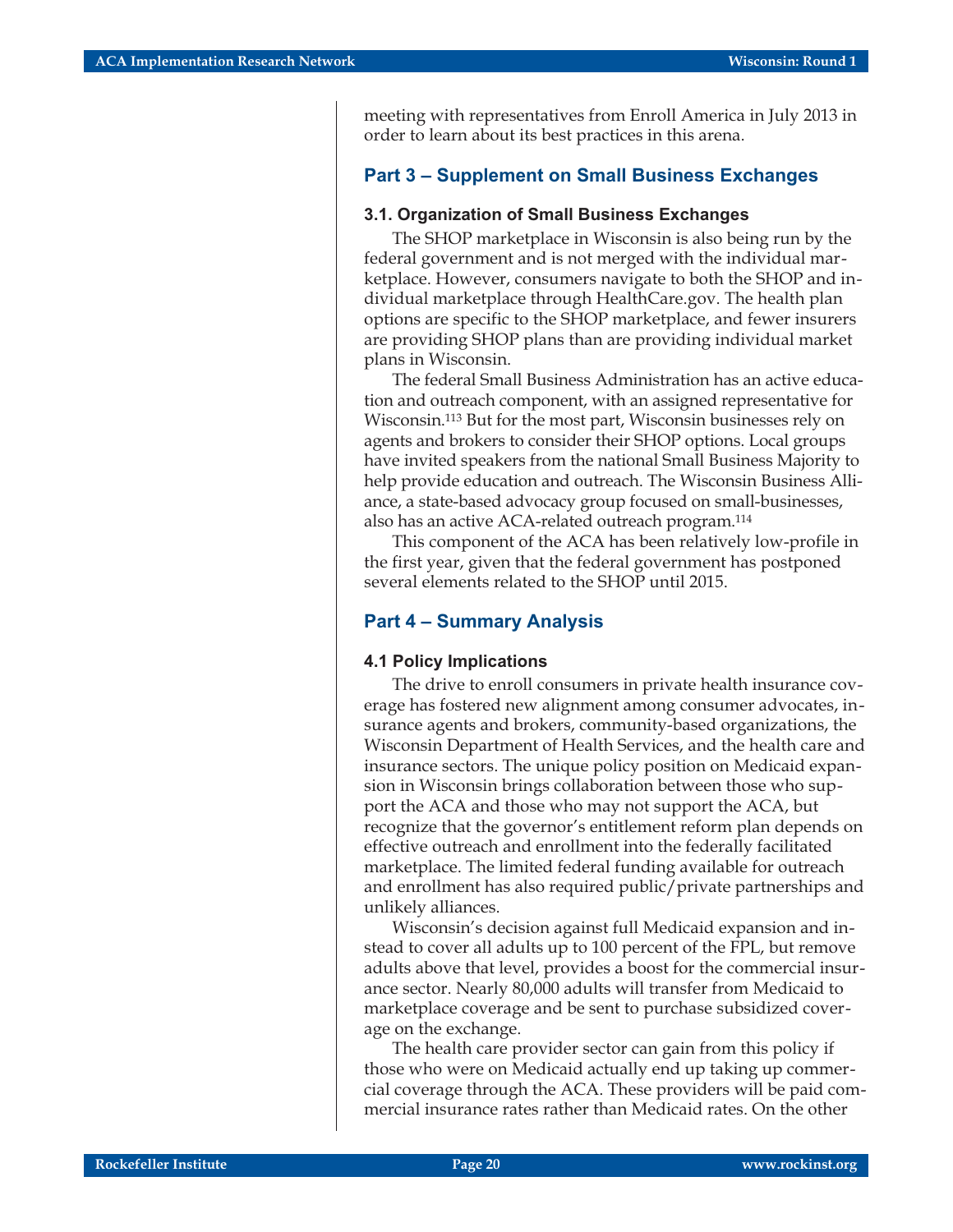hand, providers will lose if those previously eligible for Medicaid instead become uninsured. This has been a significant concern by advocates and providers, as noted in Section 1.1 above.

These formerly eligible Medicaid members immediately lose a substantial benefit package that came with little or no financial burden. This could turn into a win if they find affordable coverage through the marketplace, in that the commercial coverage might improve their access to providers. Providers have, however, voiced great concern about the ability of lower-income enrollees to sustain regular and timely premium payments and about the availability of the ninety-day grace period for nonpayment of premiums. Insurers are required to pay claims arising only in the first month after an enrollee fails to meet a required premium payment. If enrolled members fail to meet their premiums by the end of the grace period, the providers will be left with uncompensated bills for services rendered in the remaining sixty-day time period.115

The ACA itself, to the extent that it brings in the anticipated number of newly insured from the ranks of the uninsured, brings hundreds of thousands of new insurance customers through the marketplace. It also provides more compensated care for providers.

From a political perspective, the balance of wins and losses remains to be seen. The troubled rollout of the ACA led to a delay in implementing Wisconsin's planned Medicaid transitions. The effects of both the ACA and the changes in Medicaid and BadgerCare may become evident after the first year, once the data emerge about plan take-up, insurance status of the state's population, and the actuarial experience of those that enrolled in the QHPs.

#### **4.2. Possible Management Changes and Their Policy Consequences**

Wisconsin and the federally facilitated marketplace faced a large challenge in ensuring a fully functional, streamlined, and coordinated enrollment process that could handle both the ACA launch and the substantial transitions in Medicaid/BadgerCare. The state budget includes language specifying that if the federal exchange was not "fully operational" by January 1, 2014, the current eligibility levels for Medicaid would remain. Though the federal marketplace opened on October 1, its launch was marked by poor functionality. This led the state to seek a delay in implementation of its Medicaid and BadgerCare waiver, so that they take full effect on April 1, 2014, rather than January 1.

Messaging had already been underway for several months informing the public about the change in the conversion date from January 1 to March 1. The state legislature approved the delay in a special session convened in December 2013. This produced a period of great confusion in the messaging for BadgerCare members, who had been informed of their imminent loss of coverage, and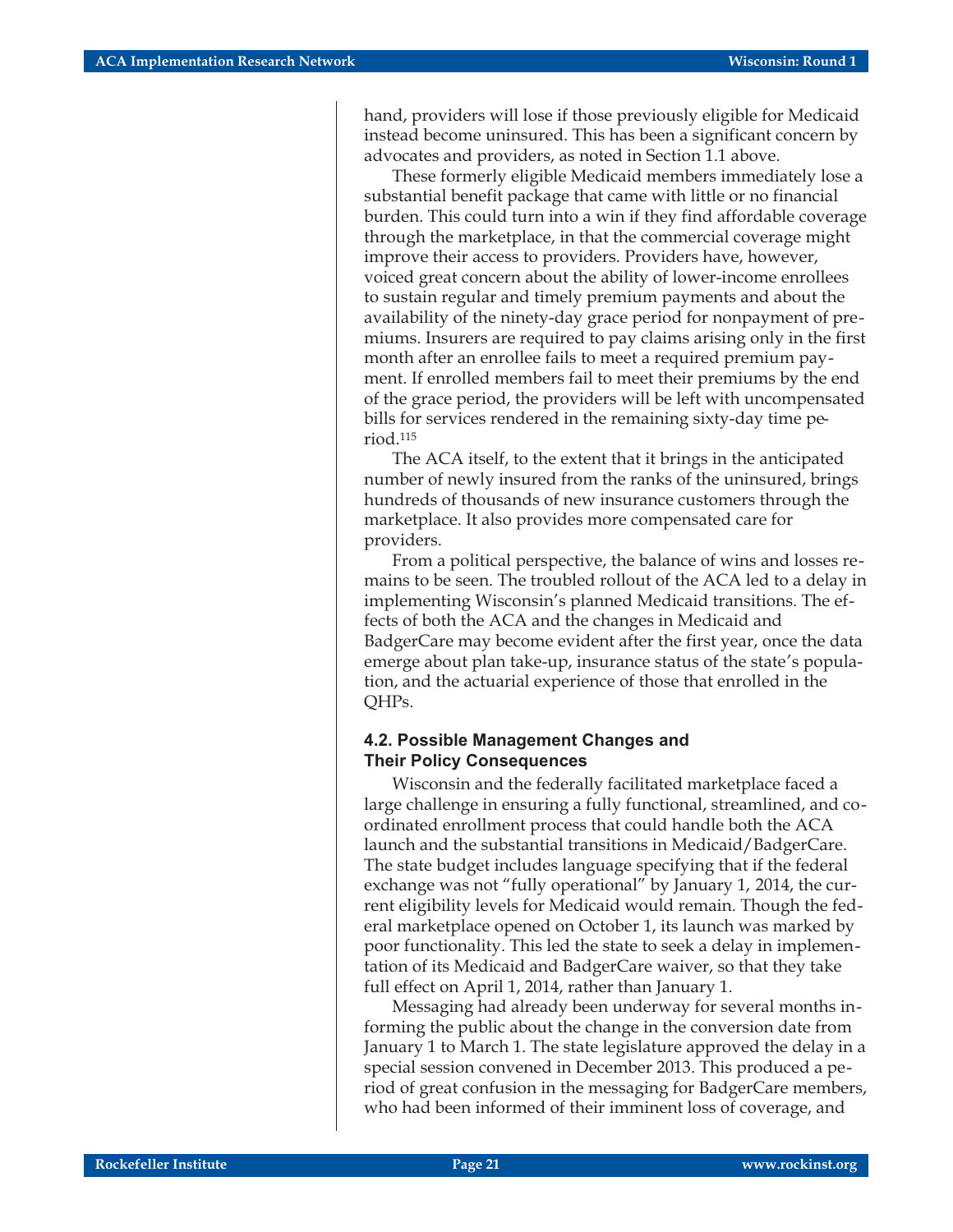for childless adults below 100 percent of the FPL who had received prior notice that they might have access to Medicaid coverage as of January 1, 2014. A new series of letters and phone calls were initiated in late December and early January.116 On January 9, 2014, the CMS approved the waiver for Wisconsin's new Medicaid/BadgerCare policy.117 The state prepared to implement various elements on February 1, 2014, and fully implement the new policies by April 1, 2014.

Once these challenges were resolved, Wisconsin turned its attention to its plan to develop a single streamlined application process between the federal exchange and the state Medicaid program. This will eliminate the need for applicants to go through two systems — HealthCare.gov and Wisconsin's ACCESS application portal. The state's system also provides the substantial benefit of conducting simultaneous screening for other economic support programs, such as the Supplemental Nutrition Assistance Program (SNAP) and child care subsidies. The state is implementing this in phases, with plans for a single streamlined application fully in place by 2015.

On a larger scale, Governor Walker faces reelection in November 2014, and much has been written about his potential aspirations to launch a presidential campaign.118 His likely Democratic challenger, Mary Burke, has stated that Wisconsin should have participated in the ACA's Medicaid expansion.119 Wisconsin's two U.S. senators have polar opposite positions on the ACA.120 Senator Tammy Baldwin stands as a liberal Democrat who fully supports its implementation and has publicly called on Walker to expand Medicaid.121 Senator Ron Johnson, a conservative Republican, staunchly opposes the ACA and, in January 2014, filed a federal lawsuit related to subsidies for ACA marketplace participation of congressional staff.122

Wisconsin's OCI and DHS released an over-1,500 page report in March 2014 reviewing the Wisconsin insurance market prior to the ACA, the roles of OCI and DHS, the biennial budget decisions and impact on BadgerCare and ACA implementation.123 The report details the work done by both agencies during open enrollment, a look ahead, and copies of outreach and education materials from various sources.

The ACA, along with the Walker administration's Medicaid policy, is likely to be a significant issue leading up to the November elections, as will the impact of the ACA on Wisconsin residents, health care delivery system, and the economy.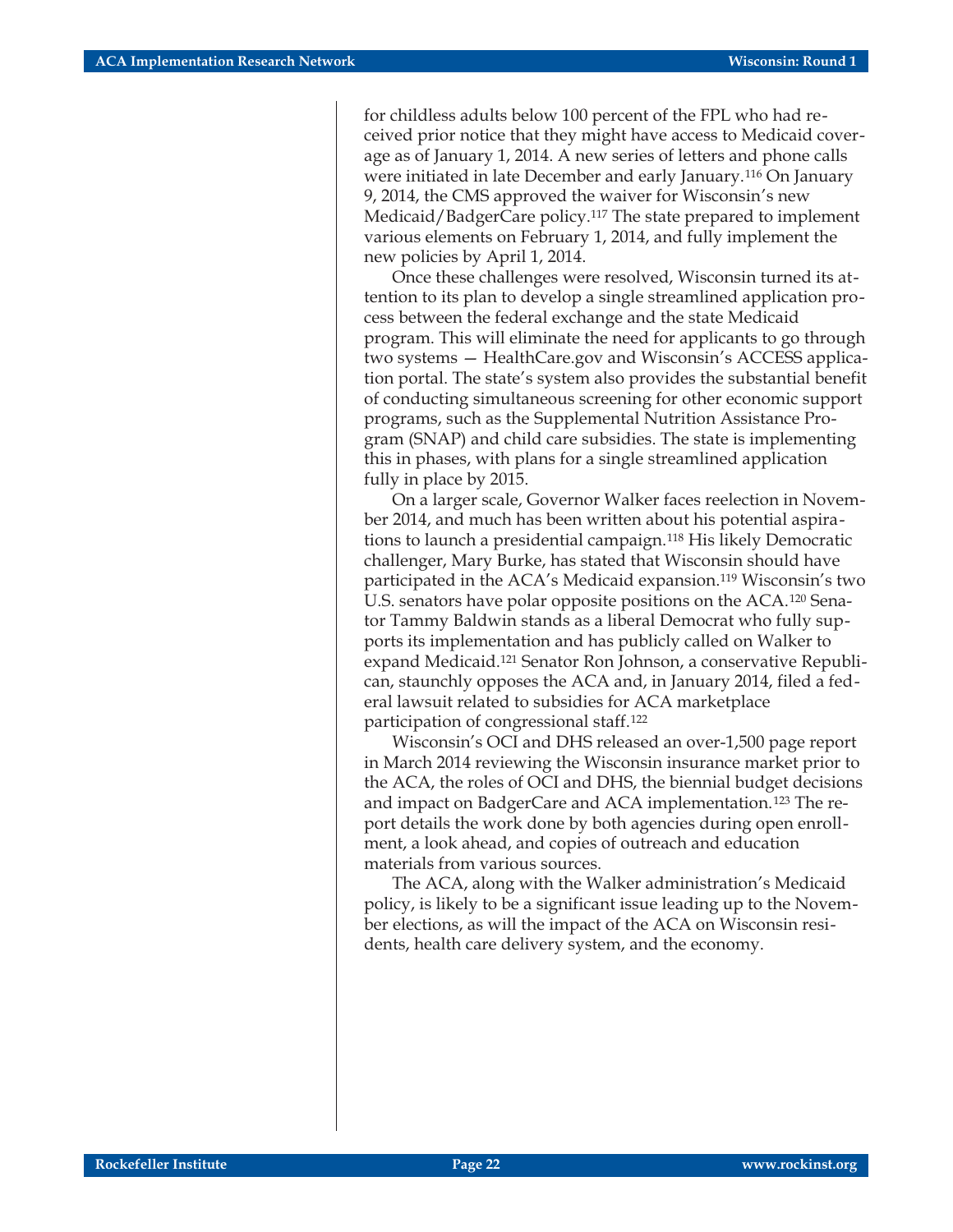#### **Endnotes**

- 1 "Governor Walker Creates Office of Free Market Health Care," Office of Governor Scott Walker, State of Wisconsin, Press Release, January 28, 2011, [http://www.wisgov.state.wi.us/newsroom/press-release/governor-walker-creates-office-free-market-heal](http://www.wisgov.state.wi.us/newsroom/press-release/governor-walker-creates-office-free-market-health-care) [th-care](http://www.wisgov.state.wi.us/newsroom/press-release/governor-walker-creates-office-free-market-health-care).
- 2 "State Launches Health Coverage Purchasing Exchange Survey," Wisconsin Department of Health Services, News Release, April 21, 2011, Last Revised February 6, 2012.
- 3 "Stakeholder Exchange Working Groups," Wisconsin Office of the Commissioner of Insurance, n.d., [https://www.statereforum.org/system/files/exchange\\_working\\_groups.pdf](https://www.statereforum.org/system/files/exchange_working_groups.pdf).
- 4 State of Wisconsin Assembly Substitute Amendment 1, to 2011 Assembly Bill 210, October 11, 2011, [https://docs.legis.wisconsin.gov/2011/related/amendments/ab210/asa1\\_ab210.pdf](https://docs.legis.wisconsin.gov/2011/related/amendments/ab210/asa1_ab210.pdf).
- 5 Bob Hague, "Senator plans to pull plug on health care reform," *Wisconsin Radio Network*, November 2, 2011, [http://www.wrn.com/2011/11/senator-plans-to-pull-plug-on-health-care-reform/.](http://www.wrn.com/2011/11/senator-plans-to-pull-plug-on-health-care-reform/)
- 6 Theodore K. Nickel, Commissioner of Insurance, Bulletin to Insurers, "Grievance and Independent Review Requirements," December 16, 2011, [http://oci.wi.gov/bulletin/1211iro.htm.](http://oci.wi.gov/bulletin/1211iro.htm)
- 7 Timothy Hill, "Letter to Insurance Commissioner Ted Nickel, Re: State External Review Process Redetermination," U.S. DHHS Center for Consumer Information and Insurance Oversight, December 21, 2011, [http://oci.wi.gov/bulletin/cciio\\_determination.pdf.](http://oci.wi.gov/bulletin/cciio_determination.pdf)
- 8 Theodore K. Nickel, Commissioner of Insurance, "Letter to DHHS Secretary Sebelius," Wisconsin Office of the Commissioner of Insurance, October 31, 2011, [https://www.statereforum.org/system/files/cms-9989-p\\_proposed\\_rules\\_response\\_wisconsin\\_.pdf.](https://www.statereforum.org/system/files/cms-9989-p_proposed_rules_response_wisconsin_.pdf)
- 9 "Executive Order #57, Relating to the Repeal of Executive Order #10," Office of Governor Scott Walker, State of Wisconsin, January 18, 2012, [https://docs.legis.wisconsin.gov/code/executive\\_orders/2011\\_scott\\_walker/2012-57.pdf](https://docs.legis.wisconsin.gov/code/executive_orders/2011_scott_walker/2012-57.pdf).
- 10 Sharif Durhams, Jason Stein, and Guy Boulton, "Walker won't create health care exchange, defers to feds," *Milwaukee Journal Sentinel*, November 16, 2012, [http://www.jsonline.com/news/statepolitics/walker-wont-create-health-care-exchange-defers-to-feds-3d7](http://www.jsonline.com/news/statepolitics/walker-wont-create-health-care-exchange-defers-to-feds-3d7m2et-179663491.html) [m2et-179663491.html](http://www.jsonline.com/news/statepolitics/walker-wont-create-health-care-exchange-defers-to-feds-3d7m2et-179663491.html).
- 11 Chris Conley, "Walker urged to set up state health insurance exchange," *WSAU 99.9 FM*, November 12, 2012,

[http://wsau.com/news/articles/2012/nov/12/walker-urged-to-set-up-state-health-insurance-exchange/.](http://wsau.com/news/articles/2012/nov/12/walker-urged-to-set-up-state-health-insurance-exchange/)

12 Scott Walker, Governor of Wisconsin, "Letter to DHHS Secretary Sebelius," Office of the Governor, November 16, 2012,

<http://www.thewheelerreport.com/releases/November12/1116walkerexchangeletter.pdf>.

- 13 Tim Stumm. "On the Record with Department of Health Services Secretary Dennis Smith." *Wisconsin Health News*, February 22, 2013.
- 14 Scott Walker, "Letter to DHHS Secretary Sebelius," November 16, 2012.
- 15 "Heritage Expert Dennis G. Smith," The Heritage Foundation, n.d., [http://www.heritage.org/about/staff/s/dennis-smith.](http://www.heritage.org/about/staff/s/dennis-smith)
- 16 "BadgerCare+," Wisconsin Department of Health Services, Last Revised June 19, 2014, [http://www.dhs.wisconsin.gov/badgercareplus/.](http://www.dhs.wisconsin.gov/badgercareplus/)
- 17 "2011-2013 Medicaid Efficiencies, Maintenance of Effort (MOE) Waiver Request of Eligibility Restrictions Established Under the Patient Protection and Affordable Care Act (PPACA)," Wisconsin Department of Health Services, n.d., <http://www.dhs.wisconsin.gov/mareform/moe/moe.pdf>.
- 18 Wisconsin Department of Health Services, "BadgerCare+ Demonstration Project Waiver," Last REvised JUne 11, 2014, [http://www.dhs.wisconsin.gov/badgercareplus/waivers.htm,](http://www.dhs.wisconsin.gov/badgercareplus/waivers.htm) and Centers for Medicaid and Medicare Services, "Wisconsin BadgerCare Reform Demonstration Project Special Terms and Conditions," Document #11-W-00293/5, Approval Period: January 1, 2014, through December 31, 2018, <http://www.dhs.wisconsin.gov/badgercareplus/pubs/stc.pdf>.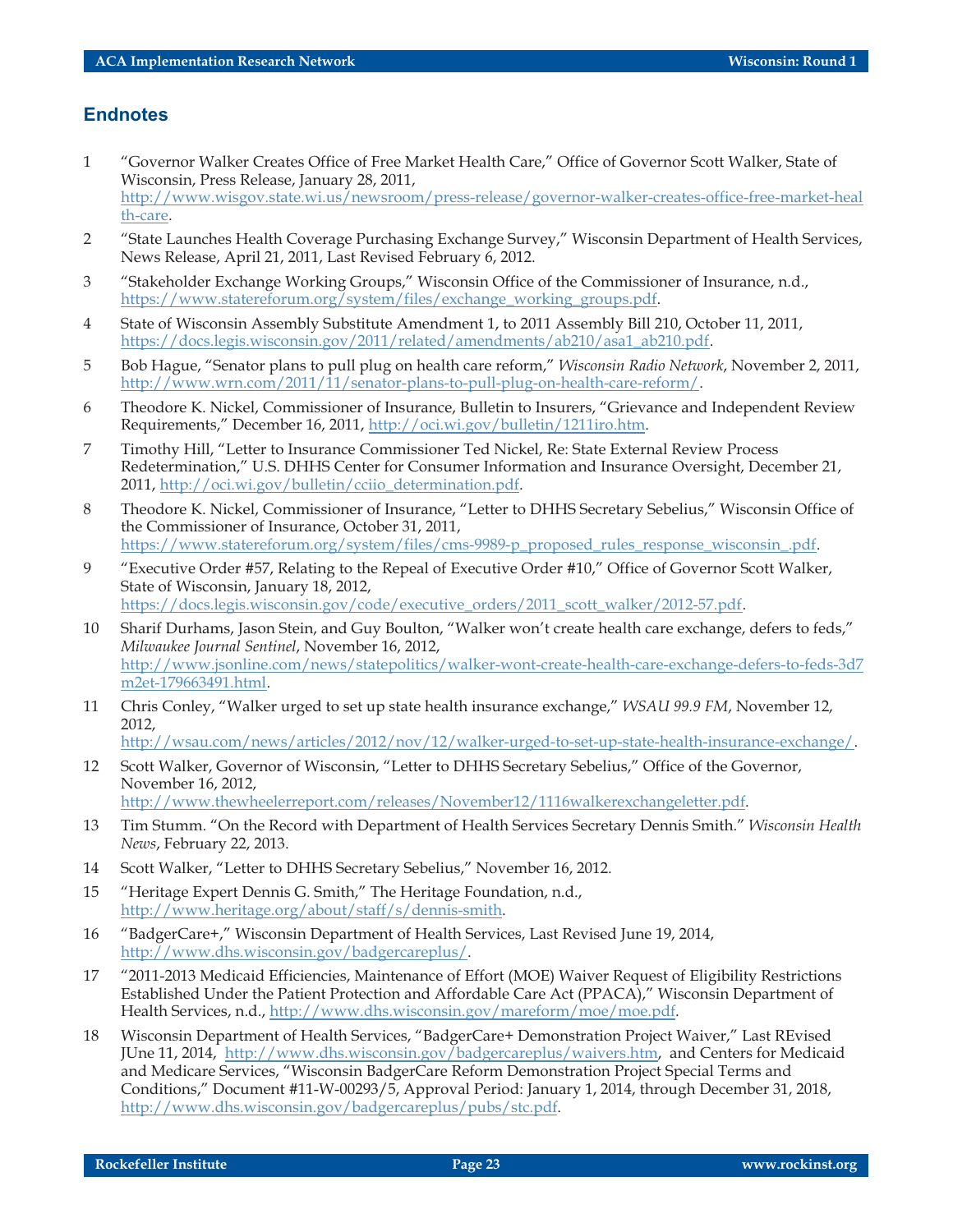- 19 "Governor Walker's Entitlement Reform Plan," Wisconsin Department of Health Services, Last Revised: June 11, 2014, <http://www.dhs.wisconsin.gov/aboutdhs/initiatives/budget/initiatives/er/index.htm>.
- 20 "BadgerCare Plus Eligibility," Wisconsin Legislative Fiscal Bureau Paper #321, May 30, 2013. Available at: [http://legis.wisconsin.gov/lfb/publications/budget/2013-15%20Budget/Documents/Budget%20Papers/3](http://legis.wisconsin.gov/lfb/publications/budget/2013-15%20Budget/Documents/Budget%20Papers/329.pdf) [29.pdf](http://legis.wisconsin.gov/lfb/publications/budget/2013-15%20Budget/Documents/Budget%20Papers/329.pdf)
- 21 "ACA and BadgerCare Eligibility Changes Administration (DHS Medical Assistance and Related Programs," Wisconsin Legislative Fiscal Bureau, Paper #329, May 30, 2013, [http://legis.wisconsin.gov/lfb/publications/budget/2013-15%20Budget/Documents/Budget%20Papers/3](http://legis.wisconsin.gov/lfb/publications/budget/2013-15%20Budget/Documents/Budget%20Papers/329.pdf) [29.pdf.](http://legis.wisconsin.gov/lfb/publications/budget/2013-15%20Budget/Documents/Budget%20Papers/329.pdf)
- 22 Guy Boulton, "Wisconsin Hospital Association endorses Medicaid expansion," *Milwaukee Journal Sentinel*, February 4, 2013, [http://www.jsonline.com/business/wisconsin-hospital-association-endorses-medicaid-expansion-o08krnr-](http://www.jsonline.com/business/wisconsin-hospital-association-endorses-medicaid-expansion-o08krnr-189657541.html)[189657541.html](http://www.jsonline.com/business/wisconsin-hospital-association-endorses-medicaid-expansion-o08krnr-189657541.html).
- 23 "Letter to Members of the State Legislature, SUBJECT: Health Care Coverage in Wisconsin," April 11, 2013, [http://www.thewheelerreport.com/wheeler\\_docs/files/0416richardsmemo.pdf](http://www.thewheelerreport.com/wheeler_docs/files/0416richardsmemo.pdf).
- 24 Jon Peacock, "Over 250,000 Wisconsinites Could Gain Insurance through Health Care Reform Measures," Wisconsin Council on Children and Families blog, December 27, 2012, [http://wiskids.blogspot.com/2012/12/over-250000-wisconsinites-could-gain.html.](http://wiskids.blogspot.com/2012/12/over-250000-wisconsinites-could-gain.html)
- 25 Jason Stein, "State's hospitals, key Republican concerned federal insurance pools may be delayed," *Milwaukee Journal Sentinel*, April 28, 2013, [http://www.jsonline.com/news/statepolitics/states-hospitals-key-republican-concerned-federal-insurance](http://www.jsonline.com/news/statepolitics/states-hospitals-key-republican-concerned-federal-insurance-pools-may-be-delayed-6i9njkg-205151131.html) [-pools-may-be-delayed-6i9njkg-205151131.html.](http://www.jsonline.com/news/statepolitics/states-hospitals-key-republican-concerned-federal-insurance-pools-may-be-delayed-6i9njkg-205151131.html)
- 26 Rich Kirchen, "Republicans Stone, Leibham share concerns on Walker Medicaid plan: WHA," *Milwaukee Business Journal*, April 29, 2013, [http://www.bizjournals.com/milwaukee/blog/2013/04/republicans-stone-leibham-share.html?page=all.](http://www.bizjournals.com/milwaukee/blog/2013/04/republicans-stone-leibham-share.html?page=all)
- 27 " Health Services Care Facilities and Quality Assurance," State of Wisconsin 2013-15 Biennial Budget Summary, p. 367, <http://legis.wisconsin.gov/lfb/publications/budget/2013-15%20Budget/Documents/Act%2020/dhs.pdf>.
- 28 "State of Wisconsin BadgerCare Plus Demonstration Project Waiver: Coverage of Adults Without Dependent Children with Income At or Below 100% of the Federal Poverty Level and Requiring Monthly Premiums for Adult Parents and Caretaker Relatives for Transitional Medical Assistance (TMA) — 1115 Demonstration Project Application," Wisconsin Department of Health Services, August 15, 2013, <http://www.dhs.wisconsin.gov/badgercareplus/waiver081513.pdf>.
- 29 "Wisconsin Department of Health Services Receives Approval for New BadgerCare Plus Waiver," Wisconsin Department of Health Services, News Release, January 9, 2014, <http://www.dhs.wisconsin.gov/news/PressReleases/2014/010914b.htm>. See related documentation at [http://www.dhs.wisconsin.gov/badgercareplus/waivers.htm.](http://www.dhs.wisconsin.gov/badgercareplus/waivers.htm)
- 30 "Wisconsin Health Care Options in 2014," Wisconsin Department of Health Services, n.d., <http://www.dhs.wisconsin.gov/health-care/index.htm>.
- 31 Kyle Cheney, "In Wisconsin, Obamacare with a twist," *Politico.com*, February 14, 2013, <http://www.politico.com/story/2013/02/walkers-health-remedy-obamacare-with-a-twist-87634.html>.
- 32 Scott Bauer, "State's Brett Davis: Officials are working to help people sign up for health exchanges," *Milwaukee Journal Sentinel*, August 20, 2013, [http://www.jsonline.com/news/statepolitics/states-brett-davis-officials-are-working-to-help-people-sign](http://www.jsonline.com/news/statepolitics/states-brett-davis-officials-are-working-to-help-people-sign-up-for-health-exchanges-b9980169z1-220407601.html)[up-for-health-exchanges-b9980169z1-220407601.html](http://www.jsonline.com/news/statepolitics/states-brett-davis-officials-are-working-to-help-people-sign-up-for-health-exchanges-b9980169z1-220407601.html)
- 33 "Wisconsin Health Care Options in 2014."
- 34 "Frequently Asked Questions Regarding Certified Application Counselors." Wisconsin Office of the Commissioner of Insurance, Updated October 9, 2013, <http://oci.wi.gov/navigator/cac-faq.pdf>.
- 35 "Federal Health Care Law Frequently Asked Questions for Consumers," Wisconsin Office of the Commissioner of Insurance, Updated March 7, 2014, [http://oci.wi.gov/healthcare\\_ref/healthcarereform\\_consumerfaq.pdf.](http://oci.wi.gov/healthcare_ref/healthcarereform_consumerfaq.pdf)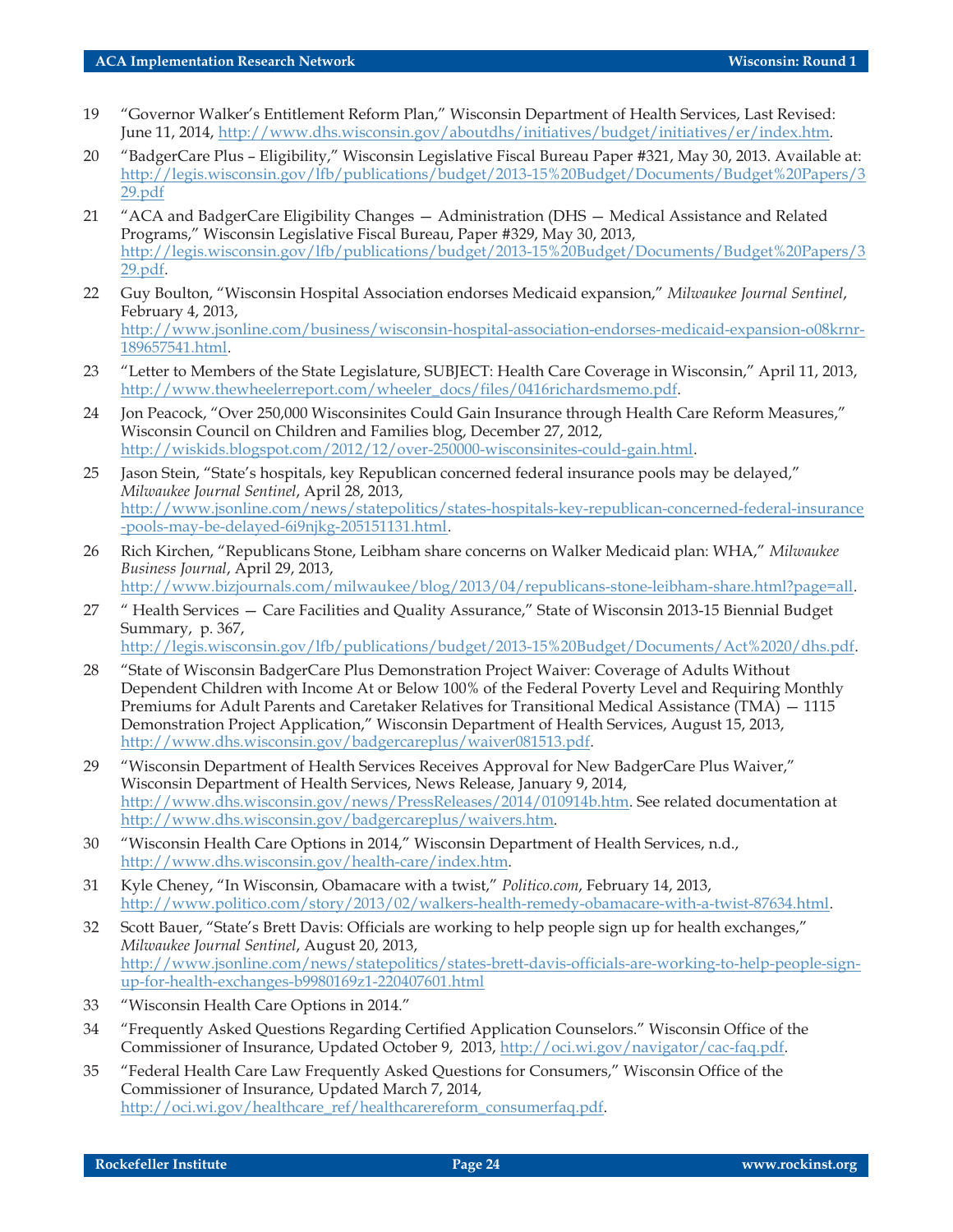36 Rich Kirchen, "Wisconsin Obamacare insurance rates study called 'scare tactics'," *Milwaukee Business Journal,* September 10, 2013,

[http://www.bizjournals.com/milwaukee/blog/2013/09/state-obamacare-rates-study-stirs.html?page=all.](http://www.bizjournals.com/milwaukee/blog/2013/09/state-obamacare-rates-study-stirs.html?page=all)

- 37 "Patient Protection and Affordable Care Act (PPACA)," Wisconsin Office of the Commissioner of Insurance, September 2013, [http://oci.wi.gov/healthcare\\_ref/townhall\\_presentation.pdf.](http://oci.wi.gov/healthcare_ref/townhall_presentation.pdf)
- 38 Bobby Jindal and Scott Walker, "Jindal and Walker: Unworkable ObamaCare," *Wall Street Journal,* July 25, 2013, <http://online.wsj.com/article/SB10001424127887324110404578626452647631608.html>.
- 39 "Wisconsin Completes Filing Reviews," Wisconsin Office of the Commissioner of Insurance, August 6, 2013, <http://oci.wi.gov/pressrel/0813qhp.htm>.
- 40 Robert A. Peterson, Jr., Executive Director, "Letter to DHHS Secretary Kathleen Sebelius," ABC for Health, Inc., January 19, 2012, [http://www.safetyweb.org/healthwatchwi%5CABC\\_comments\\_HHS\\_MLRwaiver.pdf.](http://www.safetyweb.org/healthwatchwi%5CABC_comments_HHS_MLRwaiver.pdf)
- 41 "Feds reject Walker request for waiver from health insurance mandate," *BizTimes.com, Milwaukee Business News*, February 16, 2012, <http://www.biztimes.com/article/20120216/NEWS/302169973/>.
- 42 "Wisconsin Rebates are Below National Average," Wisconsin Office of the Commissioner of Insurance, Press Release, June 22, 2012, <http://oci.wi.gov/pressrel/0612rebates.htm>.
- 43 "Wisconsin Completes Filing Reviews."
- 44 "Wisconsin Releases Information on Rate Filings," Wisconsin Office of the Commissioner of Insurance, Press Release, September 3, 2013, [http://oci.wi.gov/pressrel/0913rateinfo.htm.](http://oci.wi.gov/pressrel/0913rateinfo.htm)
- 45 Jon Peacock, "Wisconsin and Minnesota Take Different Approaches on Releasing Insurance Rates," Wisconsin Budget Project Blog, September 9, 2013, [http://www.wisconsinbudgetproject.org/wisconsin-and-minnesota-take-different-approaches-on-releasing](http://www.wisconsinbudgetproject.org/wisconsin-and-minnesota-take-different-approaches-on-releasing-insurance-rates) [-insurance-rates.](http://www.wisconsinbudgetproject.org/wisconsin-and-minnesota-take-different-approaches-on-releasing-insurance-rates)
- 46 Guy Boulton and Jason Stein, "Obamacare Plan premiums unveiled for Wisconsin," *Milwaukee Journal Sentinel*, September 25, 2013, [http://www.jsonline.com/business/obamacare-plan-premiums-unveiled-as-wisconsin-tops-us-average-b9](http://www.jsonline.com/business/obamacare-plan-premiums-unveiled-as-wisconsin-tops-us-average-b99106410z1-225172842.html) [9106410z1-225172842.html.](http://www.jsonline.com/business/obamacare-plan-premiums-unveiled-as-wisconsin-tops-us-average-b99106410z1-225172842.html)
- 47 "Scammers Take Advantage of Health Reform Confusion, State Insurance Regulators Warn Consumers to Be On Alert," Wisconsin Office of the Commissioner of Insurance, Press Release, September 24, 2013, <http://oci.wi.gov/pressrel/0913scammers.htm>.
- 48 "Navigators/Nonnavigator Assisters/Certified Application Counselors: FAQs," Wisconsin Office of the Commissioner of Insurance, Last Updated: March 7, 2014, <http://oci.wi.gov/navigator/overview.htm>.
- 49 "Heritage Expert Dennis G. Smith."
- 50 "Kitty Rhoades-Secretary, Department of Health Services," Office of Governor Scott Walker, State of Wisconsin, n.d., <http://www.wisgov.state.wi.us/cabinet-bio/kitty-rhoades>.
- 51 "Ted Nickel, Senior Management," Wisconsin Office of the Commissioner of Insurance, Last Updated: May 28, 2014, [http://oci.wi.gov/mgmtstaff.htm.](http://oci.wi.gov/mgmtstaff.htm)
- 52 "Wisconsin Navigator Grant Recipients," Wisconsin Office of the Commissioner of Insurance, n.d., [http://oci.wi.gov/healthcare\\_ref/grant\\_recipients.pdf](http://oci.wi.gov/healthcare_ref/grant_recipients.pdf).
- 53 "Wisconsin Health Care Options in 2014."
- 54 "Health Care Reform: Navigators/Nonnavigator Assisters/Certified Application Counselors," Wisconsin Office of the Commissioner of Insurance, Last Updated: March 14, 2014, [http://oci.wi.gov/healthcare\\_reform.htm.](http://oci.wi.gov/healthcare_reform.htm)
- 55 Wisconsin Department of Health Services, Letters Regarding BadgerCare Plus Enrollment Changes, Various Dates, [http://www.dhs.wisconsin.gov/em/CustomerHelp/bcpletters.htm.](http://www.dhs.wisconsin.gov/em/CustomerHelp/bcpletters.htm)
- 56 Elizabeth Hagen, "Coordinating Assistance Efforts: Lessons from Wisconsin," Enroll America, October 2013, [http://www.enrollamerica.org/wp-content/uploads/2013/11/EA\\_Coordinating\\_Assistance\\_Efforts.pdf.](http://www.enrollamerica.org/wp-content/uploads/2013/11/EA_Coordinating_Assistance_Efforts.pdf)
- 57 "About E4Health," Enrollment for Health (E4Health) Wisconsin, n.d., <http://e4healthwi.org/>.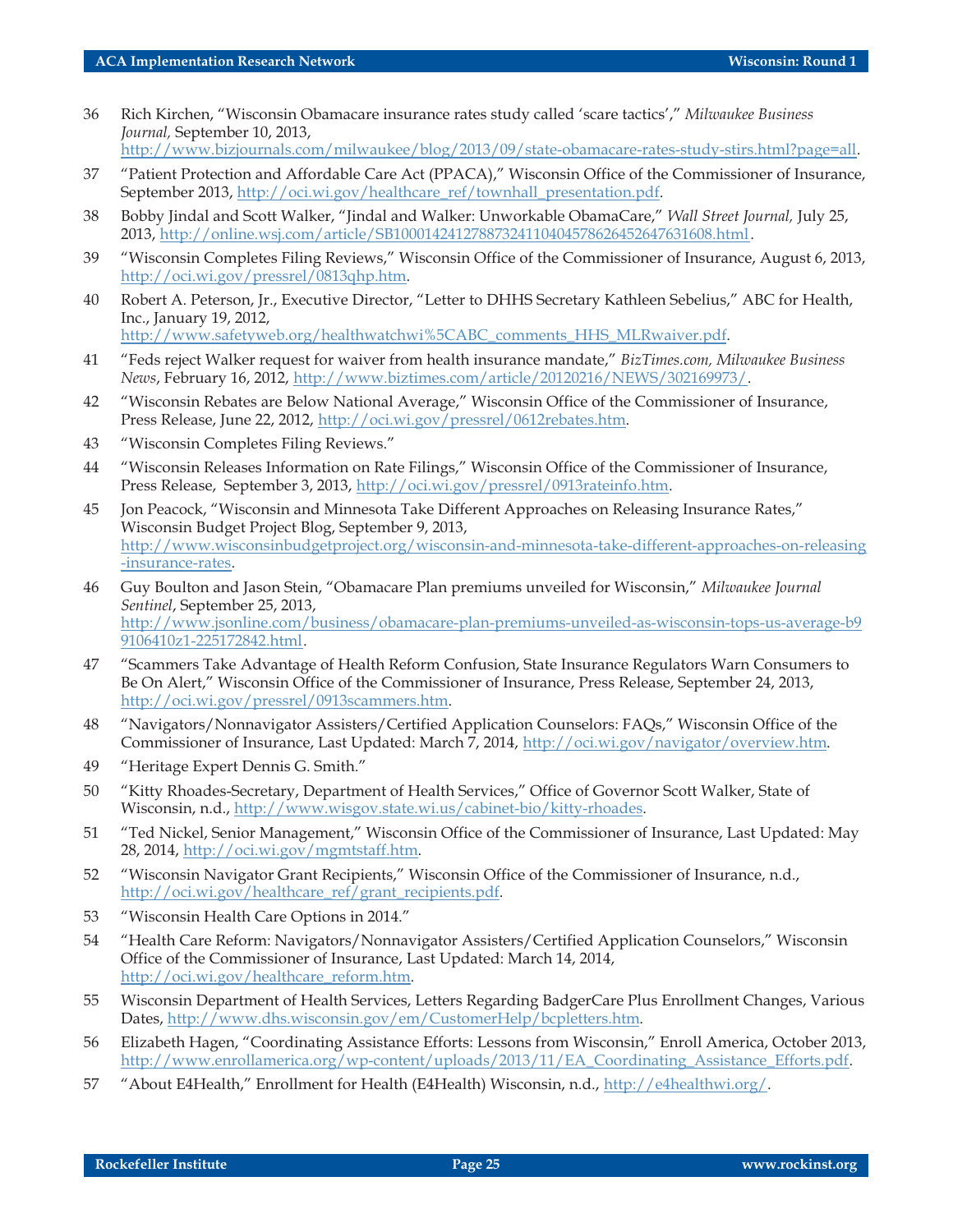58 Rich Kirchen, "Nonprofit group seeks Wisconsin health 'navigator' grant" *Milwaukee Business Journal,* June 12, 2013,

[http://www.bizjournals.com/milwaukee/news/2013/06/12/nonprofit-group-seeks-wisconsin.html.](http://www.bizjournals.com/milwaukee/news/2013/06/12/nonprofit-group-seeks-wisconsin.html)

59 Rich Kirchen, "Primary-care coalition passed over for navigator grant," *Milwaukee Business Journal,* August 16, 2013,

<http://www.bizjournals.com/milwaukee/news/2013/08/16/primary-care-coalition-passed-over-for.html>.

- 60 "Regional Enrollment Networks," Enrollment for Health (E4Health) Wisconsin, n.d., [http://e4healthwi.org/regional-enrollment-networks/.](http://e4healthwi.org/regional-enrollment-networks/)
- 61 "The GHC Better Together Project," Group Health Cooperative of South Central Wisconsin, n.d., [http://ghcbettertogether.com/.](http://ghcbettertogether.com/)
- 62 "Wisconsin Navigator Grant Recipients."
- 63 "Registered Navigator Entities and Affiliated Licensed Individual Navigators," Wisconsin Office of the Commissioner of Insurance, Last Updated: April 4, 2014, <http://www.oci.wi.gov/navigator/naventities-registered.htm>.
- 64 Alison Dirr and Bill Lueders, "Obamacare helpers getting a late start in Wisconsin," *The Capital Times*, October 23, 2013, <http://bit.ly/1ihXBsJ>.
- 65 "Wisconsin: Health Center Outreach & Enrollment Assistance," U.S. DHHS, Health Resources and Services Administration, n.d., [http://www.hrsa.gov/about/news/2013tables/outreachandenrollment/wi.html.](http://www.hrsa.gov/about/news/2013tables/outreachandenrollment/wi.html)
- 66 Dinesh Ramde, "Wisconsin gets little ad help for the new health care law," *Associated Press*, July 24, 2013, [https://news.yahoo.com/wis-gets-little-ad-help-161513165.html](http://).
- 67 "ACA and BadgerCare Eligibility Changes Administration."
- 68 Steve Schultze, "County would spend up to \$729,000 on Obamacare outreach, under compromise," *Milwaukee Journal Sentinel,* September 25, 2013, [http://www.jsonline.com/news/milwaukee/county-would-spent-up-to-729000-on-obamacare-outreach-u](http://www.jsonline.com/news/milwaukee/county-would-spent-up-to-729000-on-obamacare-outreach-under-compromise-b99106501z1-225224522.html) [nder-compromise-b99106501z1-225224522.html.](http://www.jsonline.com/news/milwaukee/county-would-spent-up-to-729000-on-obamacare-outreach-under-compromise-b99106501z1-225224522.html)
- 69 "Registered Certified Application Counselors," Wisconsin Office of the Commissioner of Insurance, Last Updated: June 24, 2014, <http://www.oci.wi.gov/navigator/cac-registered.htm>.
- 70 "Wisconsin Enrollment Directory, November 2013," Enrollment for Health Wisconsin, November 27, 2013, [http://e4healthwi.org/wp-content/uploads/Enrollment-Directory\\_11\\_27\\_2013.pdf.](http://e4healthwi.org/wp-content/uploads/Enrollment-Directory_11_27_2013.pdf)
- 71 "An Overview of Health Care Issues in the 2013-15 Budget," Wisconsin Budget Project, June 20, 2013, [http://www.wisconsinbudgetproject.org/an-overview-of-health-care-issues-in-the-2013-15-budget-2.](http://www.wisconsinbudgetproject.org/an-overview-of-health-care-issues-in-the-2013-15-budget-2)
- 72 "How Competitive are State Insurance Markets?" The Henry J. Kaiser Family Foundation, October 2011, [http://kaiserfamilyfoundation.files.wordpress.com/2013/01/8242.pdf.](http://kaiserfamilyfoundation.files.wordpress.com/2013/01/8242.pdf)
- 73 "Individual Health Insurance Carriers in Wisconsin," Office of the Commissioner of Insurance, n.d., [http://www.oci.wi.gov/healthcare\\_ref/find\\_health\\_insurer.pdf](http://www.oci.wi.gov/healthcare_ref/find_health_insurer.pdf).
- 74 "NCQA Health Insurance Plan Rankings 2013-14 Summary Report (Private)," National Committee on Quality Assurance, n.d., [http://healthplanrankings.ncqa.org/default.aspx.](http://healthplanrankings.ncqa.org/default.aspx)
- 75 "Wisconsin Health Insurance: Qualified Health Plans on Health Insurance Marketplace," U.S. News & World Report, Last Updated: June 12, 2014, [http://health.usnews.com/health-insurance/wisconsin/marketplace-plans.](http://health.usnews.com/health-insurance/wisconsin/marketplace-plans)
- 76 "OCI Provides Information on Federal Exchange Service Areas," Office of the Commissioner of Insurance, Press Release, September 19, 2013, [http://oci.wi.gov/pressrel/0913serviceareas.htm.](http://oci.wi.gov/pressrel/0913serviceareas.htm)
- 77 "State Specific Geographic Rating Areas, Individual and Small Group Market Geographic Rating Areas by State," U.S. Centers for Medicare & Medicaid Services, CCIIO, Updated May 28, 2014, [http://www.cms.gov/cciio/programs-and-initiatives/health-insurance-market-reforms/state-gra.html.](http://www.cms.gov/cciio/programs-and-initiatives/health-insurance-market-reforms/state-gra.html)
- 78 See table at ASPE.hhs.gov, Office of the Assistant Secretary for Planning and Evaluation, n.d., <http://aspe.hhs.gov/health/reports/2013/MarketplacePremiums/longdesc/wi.cfm>.
- 79 "Health Insurance Marketplace Premiums for 2014," *ASPE Issue Brief,* ASPE Office of Health Policy, U.S. DHHS. September 25, 2013, [http://www.whitehouse.gov/sites/default/files/docs/marketplace\\_premiums\\_ib\\_final.pdf.](http://www.whitehouse.gov/sites/default/files/docs/marketplace_premiums_ib_final.pdf)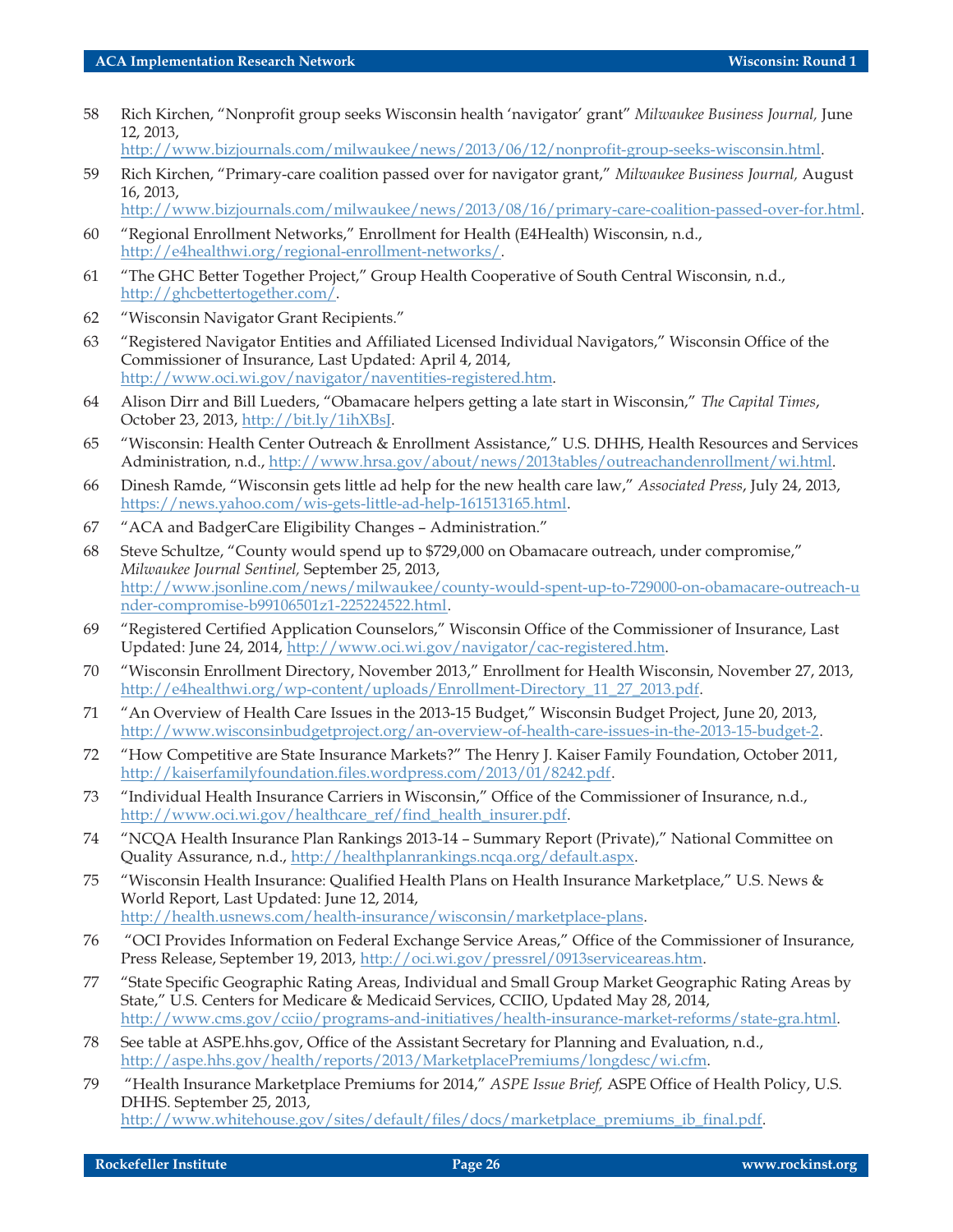- 80 Cathy Schoen et al, *America's Underinsured: A State-by-State Look at Health Insurance Affordability Prior to the New Coverage Expansions*, The Commonwealth Fund, March 2014, [http://www.commonwealthfund.org/~/media/Files/Publications/Fund%20Report/2014/Mar/1736\\_Sch](http://www.commonwealthfund.org/~/media/Files/Publications/Fund%20Report/2014/Mar/1736_Schoen_americas_underinsured.pd) oen americas underinsured.pd.
- 81 ADP Annual Health Benefits Report: 2013 Benchmarks and Trends for Large Organizations, ADP Research Institute, n.d., [http://www.adp.com/tools-and-resources/adp-research-institute/research-and-trends/~/media/RI/whit](http://www.adp.com/tools-and-resources/adp-research-institute/research-and-trends/~/media/RI/whitepapers/2013_ADPAnnualHealthBenefitsReport_FINAL.ashx) [epapers/2013\\_ADPAnnualHealthBenefitsReport\\_FINAL.ashx](http://www.adp.com/tools-and-resources/adp-research-institute/research-and-trends/~/media/RI/whitepapers/2013_ADPAnnualHealthBenefitsReport_FINAL.ashx).
- 82 Michael Ramlet, "The State of Employer-Sponsored Insurance," *Morning Consult,* March 9, 2014, [http://themorningconsult.com/2014/03/beyond-the-headlines-the-state-of-employer-sponsored-insurance](http://themorningconsult.com/2014/03/beyond-the-headlines-the-state-of-employer-sponsored-insurance/) [/.](http://themorningconsult.com/2014/03/beyond-the-headlines-the-state-of-employer-sponsored-insurance/)
- 83 "eHealth Price Index," *eHealth*, n.d., <https://www.ehealthinsurance.com/affordable-care-act/price-index?allid=eHe29411&sid=PriceIndex>.
- 84 Kristen Wyatt, "Rural Residents Confront Higher Health Care Costs," *The Associated Press*, March 30, 2104, <http://bigstory.ap.org/article/rural-residents-confront-higher-health-care-costs>.
- 85 Christopher Snowbeck and MaryJo Webster, "On health exchanges, rates swing at Minnesota border," *St. Paul Pioneer Press*, November 2, 2013, Updated November 4, 2013, [http://www.twincities.com/politics/ci\\_24437197/health-exchanges-rates-swing-at-border](http://www.twincities.com/politics/ci_24437197/health-exchanges-rates-swing-at-border).
- 86 "A Tale of Two States Why Wisconsin's Health Insurance Individual Marketplace Premiums are Dramatically Higher than Minnesota's," Wisconsin Citizen Action of Wisconsin, October 2013, [http://www.citizenactionwi.org/report\\_mn\\_wi](http://www.citizenactionwi.org/report_mn_wi).
- 87 Donovan Slack, "Wisconsin neighbor scores bragging rights on Obamacare," *Gannett Wisconsin Media*, November 9, 2013, [http://www.fdlreporter.com/article/20131109/FON0197/311090119/Wisconsin-neighbor-scores-bragging](http://www.fdlreporter.com/article/20131109/FON0197/311090119/Wisconsin-neighbor-scores-bragging-rights-Obamacare) [-rights-Obamacare.](http://www.fdlreporter.com/article/20131109/FON0197/311090119/Wisconsin-neighbor-scores-bragging-rights-Obamacare)
- 88 John Lundy, "In Wisconsin, health coverage comes at a heavier cost," *Duluth News Tribune,* December 8, 2013, <http://www.duluthnewstribune.com/content/wisconsin-health-coverage-comes-heavier-cost>.
- 89 See "Healthcare Forum: Update on the Affordable Care Act in Wisconsin," *WisconsinEYE,* November 21, 2013, <http://www.wiseye.org/Programming/VideoArchive/EventDetail.aspx?evhdid=8256>.
- 90 "2012 MLR Rebates by State," U.S. Centers for Medicare & Medicaid Services, n.d., [http://www.cms.gov/CCIIO/Resources/Data-Resources/Downloads/2012-mlr-rebates-by-state-and-mar](http://www.cms.gov/CCIIO/Resources/Data-Resources/Downloads/2012-mlr-rebates-by-state-and-market.pdf) [ket.pdf](http://www.cms.gov/CCIIO/Resources/Data-Resources/Downloads/2012-mlr-rebates-by-state-and-market.pdf).
- 91 "State-by-State Estimates of the Number of People Eligible for Premium Tax Credits Under the Affordable Care Act," The Henry J. Kaiser Family Foundation, November 5, 2013, [http://kff.org/report-section/state-by-state-estimates-of-the-number-of-people-eligible-for-premium-tax-cr](http://kff.org/report-section/state-by-state-estimates-of-the-number-of-people-eligible-for-premium-tax-credits-under-the-affordable-care-act-table-1/) [edits-under-the-affordable-care-act-table-1/.](http://kff.org/report-section/state-by-state-estimates-of-the-number-of-people-eligible-for-premium-tax-credits-under-the-affordable-care-act-table-1/)
- 92 See map on p. 7 of "Exchanges go live: Early trends in exchange dynamics," McKinsey Center for U.S. Health System Reform, McKinsey & Company, October 2013, [http://www.mckinsey.com/%7E/media/McKinsey/dotcom/client\\_service/Healthcare%20Systems%20an](http://www.mckinsey.com/%7E/media/McKinsey/dotcom/client_service/Healthcare%20Systems%20and%20Services/PDFs/McKinsey_Reform_Center_Exchanges_go_live_Early_trends_in_exchange_dynamics.ashx) [d%20Services/PDFs/McKinsey\\_Reform\\_Center\\_Exchanges\\_go\\_live\\_Early\\_trends\\_in\\_exchange\\_dynamics.](http://www.mckinsey.com/%7E/media/McKinsey/dotcom/client_service/Healthcare%20Systems%20and%20Services/PDFs/McKinsey_Reform_Center_Exchanges_go_live_Early_trends_in_exchange_dynamics.ashx) [ashx.](http://www.mckinsey.com/%7E/media/McKinsey/dotcom/client_service/Healthcare%20Systems%20and%20Services/PDFs/McKinsey_Reform_Center_Exchanges_go_live_Early_trends_in_exchange_dynamics.ashx)
- 93 "It's Here: The Federal Health Insurance Marketplace in Wisconsin," Public Forum and Professional Conference in Menasha, WI, November 7 and 8, 2013, <http://www.wipps.org/programs/foxvalleyhealthconference.php>.
- 94 "UW Health and United Way Partner to Provide Health Insurance Access to Individuals formerly on BadgerCare," United Way of Dane county, News Release, September 30, 2013, [https://www.unitedwaydanecounty.org/2013/09/uw-health-and-united-way-partner-to-provide-health-i](https://www.unitedwaydanecounty.org/2013/09/uw-health-and-united-way-partner-to-provide-health-insurance-access-to-individuals-formerly-on-badgercare/) [nsurance-access-to-individuals-formerly-on-badgercare/.](https://www.unitedwaydanecounty.org/2013/09/uw-health-and-united-way-partner-to-provide-health-insurance-access-to-individuals-formerly-on-badgercare/)
- 95 Amy Burke, Arpit Misra, and Steven Sheingold, "Premium Affordability, Competions, and Choice in the Health Insurance Marketplace, 2014," *U.S. ASPE Issue Brief, DHHS*, June 18, 2014 , [http://aspe.hhs.gov/health/reports/2014/Premiums/2014MktPlacePremBrf.pdf.](http://aspe.hhs.gov/health/reports/2014/Premiums/2014MktPlacePremBrf.pdf)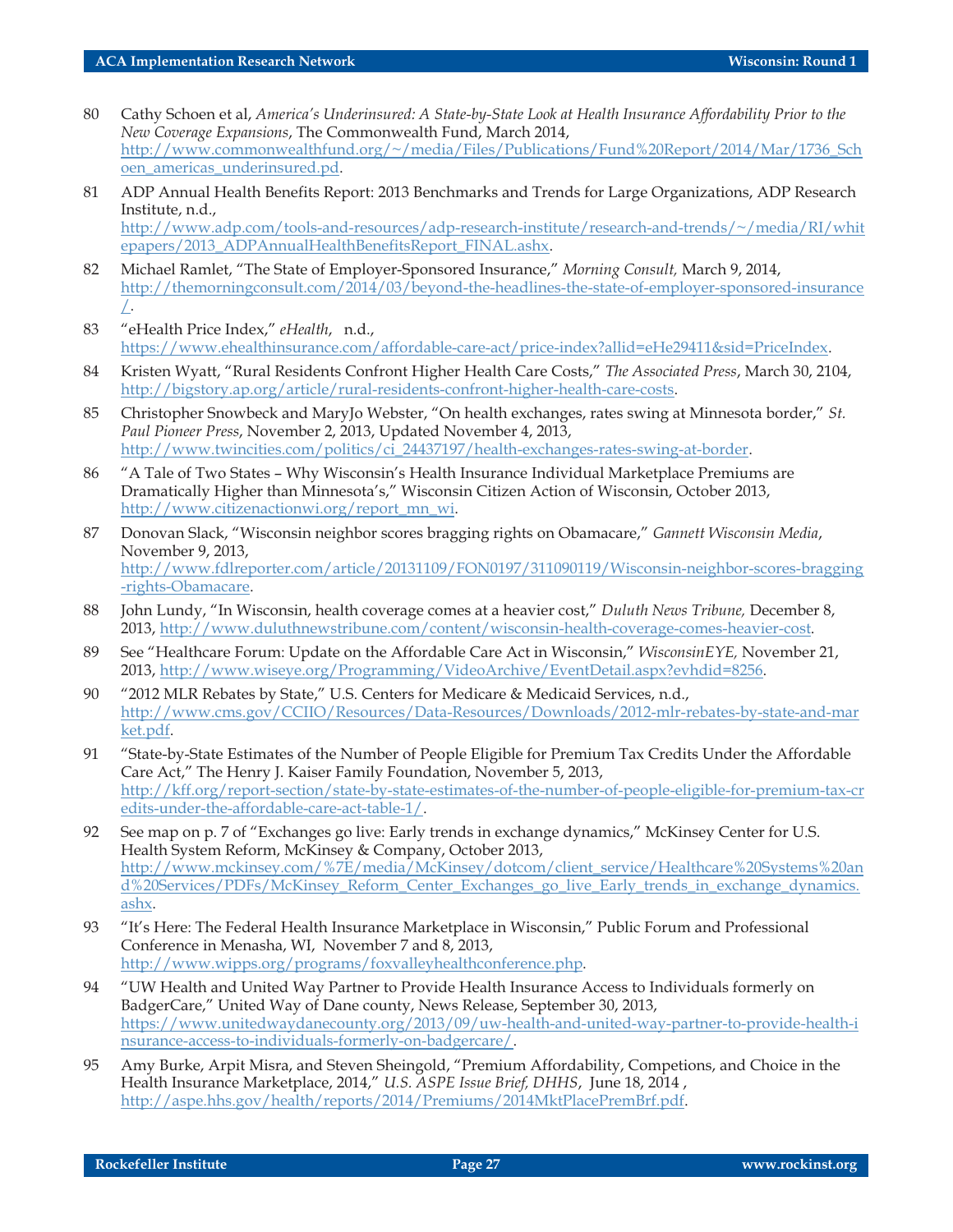96 "The Coverage Gap: Uninsured Poor Adults in States that Do Not Expand Medicaid," *Issue Brief,* The Kaiser Commission on Medicaid and the Uninsured, The Henry J. Kaiser Family Foundation, October 2013 Updated,

[http://kaiserfamilyfoundation.files.wordpress.com/2013/10/8505-the-coverage-gap-uninsured-poor-adult](http://kaiserfamilyfoundation.files.wordpress.com/2013/10/8505-the-coverage-gap-uninsured-poor-adults8.pdf) [s8.pdf.](http://kaiserfamilyfoundation.files.wordpress.com/2013/10/8505-the-coverage-gap-uninsured-poor-adults8.pdf)

97 Jason Millman, "Michigan and Wisconsin highlight divide on Medicaid expansion," *Washington Post*, April 2, 2014, [http://www.washingtonpost.com/blogs/wonkblog/wp/2014/04/02/michigan-and-wisconsin-highlight](http://www.washingtonpost.com/blogs/wonkblog/wp/2014/04/02/michigan-and-wisconsin-highlight-divide-on-medicaid-expansion/)[divide-on-medicaid-expansion/.](http://www.washingtonpost.com/blogs/wonkblog/wp/2014/04/02/michigan-and-wisconsin-highlight-divide-on-medicaid-expansion/)

98 Office of Governor Scott Walker, "81,731 Wisconsinites Living in Poverty Access Health Care Through Medicaid," Press Release, May 19, 2014, [http://walker.wi.gov/newsroom/press-release/81731-wisconsinites-living-poverty-access-health-care-thro](http://walker.wi.gov/newsroom/press-release/81731-wisconsinites-living-poverty-access-health-care-through-medicaid) [ugh-medicaid.](http://walker.wi.gov/newsroom/press-release/81731-wisconsinites-living-poverty-access-health-care-through-medicaid)

- 99 "Medicaid & CHIP: April 2014 Monthly Applications, Eligibility Determinations, and Enrollment Report," U.S. Centers for Medicaid and Medicare Services, June 4, 2014, [http://www.medicaid.gov/AffordableCareAct/Medicaid-Moving-Forward-2014/Downloads/April-2014-](http://www.medicaid.gov/AffordableCareAct/Medicaid-Moving-Forward-2014/Downloads/April-2014-Enrollment-Report.pdf) [Enrollment-Report.pdf.](http://www.medicaid.gov/AffordableCareAct/Medicaid-Moving-Forward-2014/Downloads/April-2014-Enrollment-Report.pdf)
- 100 U.S. Senator Tammy Baldwin, Letter to Governor Scott Walker, May 22, 2014, <http://1.usa.gov/1is75jJ>.
- 101 Governor Scott Walker, Letter to U.S. Senator Tammy Baldwin, May 23, 2014, <http://bit.ly/1otSI5D>.
- 102 "Health Insurance Marketplace: Summary Enrollment Report for the Initial Annual Open Enrollment Period: For the period: October 1, 2013 – March 31, 2014, *U.S. ASPE Issue Brief, DHHS*, May 1, 2013, [http://aspe.hhs.gov/health/reports/2014/MarketPlaceEnrollment/Apr2014/ib\\_2014Apr\\_enrollment.pdf.](http://aspe.hhs.gov/health/reports/2014/MarketPlaceEnrollment/Apr2014/ib_2014Apr_enrollment.pdf)
- 103 "Profile of Affordable Care Act Coverage Expansion Enrollment for Medicaid/CHIP and the Health Insurance Marketplace, 10-1-2013 to 3-31-2014, Wisconsin," U.S. DHHS, n.d., <http://aspe.hhs.gov/health/reports/2014/MarketPlaceEnrollment/Apr2014/pdf/wi.pdf>.
- 104 Daniel E. Polsky, Janet Weiner, Christopher Colameco, and Nora Becker, *Deciphering the Data: Final Enrollment Rates Show Federally Run Marketplaces Make Up Lost Ground at End of Open enrollment*, Leonard Davis Institute of Health Economics at the University of Pennsylvania, May 2014, [http://bit.ly/1k0EEKw.](http://bit.ly/1k0EEKw)
- 105 Wisconsin Department of Health Services, "Department Provides Update Regarding Operationalization of Governor Walker's Entitlement Reforms, " News Release, July 16, 2014, <http://www.dhs.wisconsin.gov/News/PressReleases/2014/071614.htm>.
- 106 "Anthem Blue Cross and Blue Shield Previews Health Exchange Products," Anthem Blue Cross Blue Shield, Press Release. September 10, 2013, [http://anthemwi.tumblr.com/post/60840482267/anthem-blue-cross-and-blue-shield-previews-health.](http://anthemwi.tumblr.com/post/60840482267/anthem-blue-cross-and-blue-shield-previews-health)
- 107 MacIver News Service, "Blue Cross Pulling Out of 41 WI Counties," MacIver Institute, September 25, 2013, [http://www.maciverinstitute.com/2013/09/blue-cross-pulling-out-of-41-wi-counties/.](http://www.maciverinstitute.com/2013/09/blue-cross-pulling-out-of-41-wi-counties/)
- 108 Rich Kirchen, "Assurant Health to cut 108 jobs, citing Obamacare provisions," *Milwaukee Business Journal*, October 29, 2013, [http://www.bizjournals.com/milwaukee/news/2013/10/29/assurant-health-to-cut-108-jobs.html?page=al](http://www.bizjournals.com/milwaukee/news/2013/10/29/assurant-health-to-cut-108-jobs.html?page=all) [l.](http://www.bizjournals.com/milwaukee/news/2013/10/29/assurant-health-to-cut-108-jobs.html?page=all)
- 109 Harry Bradford, "Aurora Health Care Sys It Will Lay Off Employees Because of Obamacare," *The Huffington Post*, January 26, 2013,

[http://www.huffingtonpost.com/2013/01/26/aurora-health-care-obamacare\\_n\\_2559120.html.](http://www.huffingtonpost.com/2013/01/26/aurora-health-care-obamacare_n_2559120.html)

- 110 "Meriter lays off 50 employees. Hospital says cuts are result of drop in Medicare reimbursements," *Channel 3000 WISC-TV*, November 27, 2012, [http://www.channel3000.com/health/Meriter-lays-off-50-employees/-/1652/17569970/-/aj9dst/-/index.](http://www.channel3000.com/health/Meriter-lays-off-50-employees/-/1652/17569970/-/aj9dst/-/index.html) [html](http://www.channel3000.com/health/Meriter-lays-off-50-employees/-/1652/17569970/-/aj9dst/-/index.html).
- 111 "Local Data on Poverty Status and Health Insurance Coverage in Wisconsin," Wisconsin Department of Health Services, Last Revised: June 12, 2014, [http://www.dhs.wisconsin.gov/localdata/fhs/.](http://www.dhs.wisconsin.gov/localdata/fhs/)
- 112 See, for example, "Enroll America, Outreach Maps, State Profiles, Wisconsin," Last Updated: August 2, 2013, [http://www.enrollamerica.org/state-maps-and-info/state-profiles/wisconsin/.](http://www.enrollamerica.org/state-maps-and-info/state-profiles/wisconsin/)